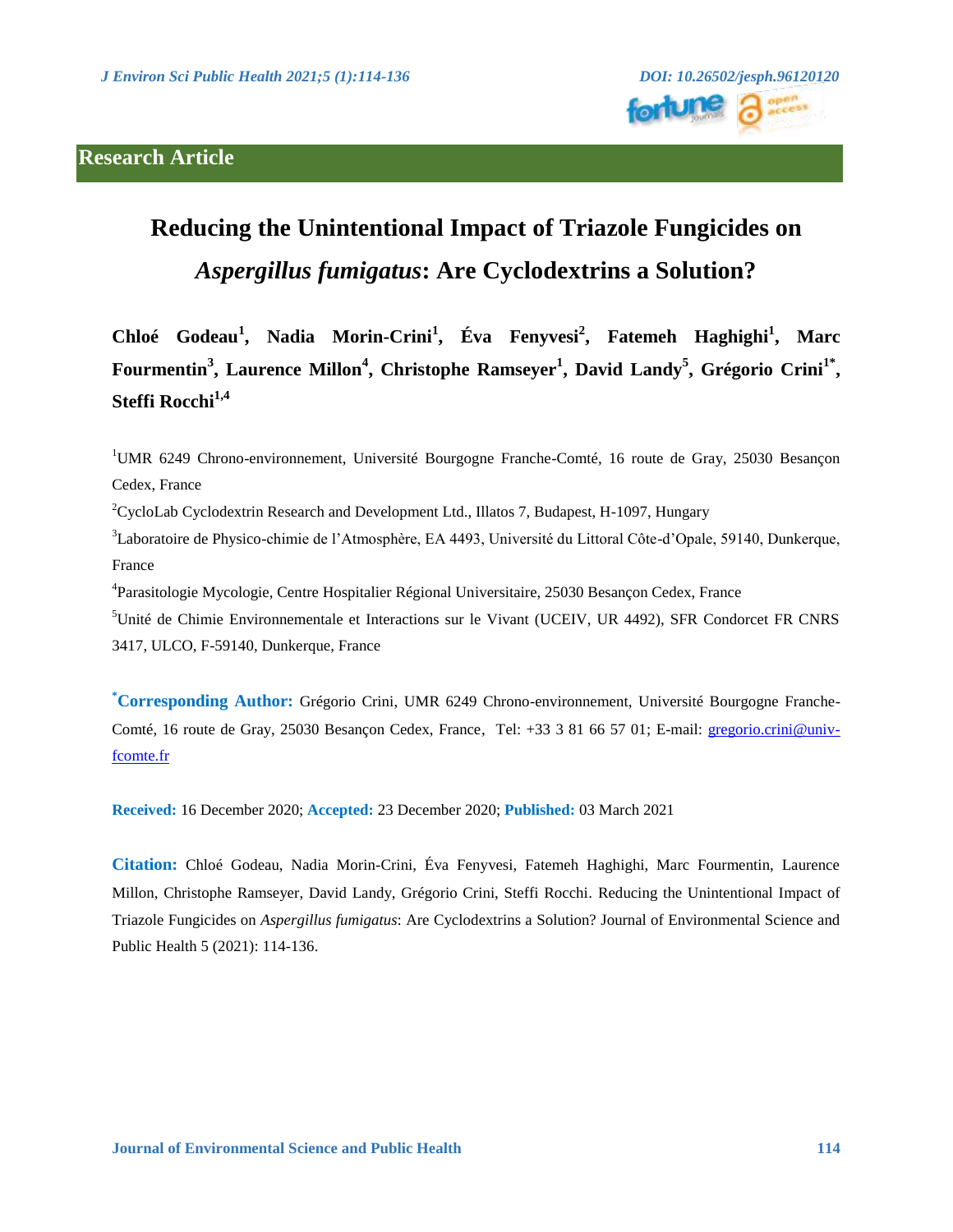### **Graphical Abstract**



Potential applications to limit diffusion in soils

#### **Abstract**

Triazoles are among the most widely used fungicides in agriculture, for the protection of materials and crops. Their broad spectrum of action makes them the substances of choice for preventing and curing fungal diseases such as *Septoria* or *Fusarium* wilt. However, their spread in the environment can lead to the selection of triazole resistance not only in crop pathogens, but also in non-target organisms, such as a non-phytopathogenic fungus *Aspergillus fumigatus*. This fungus is an opportunistic human pathogen associated with high mortality in cases of resistance to pharmacological treatments based on triazoles. There is therefore a need to find ways of limiting the unintended impact of fungicides on this pathogen. We describe here the impact of linear (maltodextrin) or cyclic (cyclodextrins, CDs) dextrins and their interaction with two fungicides (difenoconazole and tebuconazole), through measurements of growth in 20 *A. fumigatus strains. Three native (α-CD, β-CD and*  $γ$ *-* CD) and two modified (hydroxypropyl-β-CD (HP- β-CD) and heptakis-(2,3,6-tri-O-methyl)-β-CD (TRIMEB)) cyclodextrins were used. In each experiment, the minimum inhibitory concentration (MIC) was determined according to European Committee on Antimicrobial Susceptibility Testing (EUCAST) reference method. Microscopical observations were also performed to highlight the effect of the presence of dextrins. HP-β-CD was the most effective cyclic dextrin. It reduced the antifungal activity of triazoles, whereas maltodextrin and α-CD had no effect. Those observations were more investigated thanks to molecular modeling in order to clarify cyclodextrin/fungicide interactions. The use of cyclodextrins is a promising approach for limiting the emergence of resistance to triazole antifungal drugs.

**Keywords:** Triazoles; Cyclodextrins; Interaction; *Aspergillus fumigatus*; Molecular Dynamics Simulation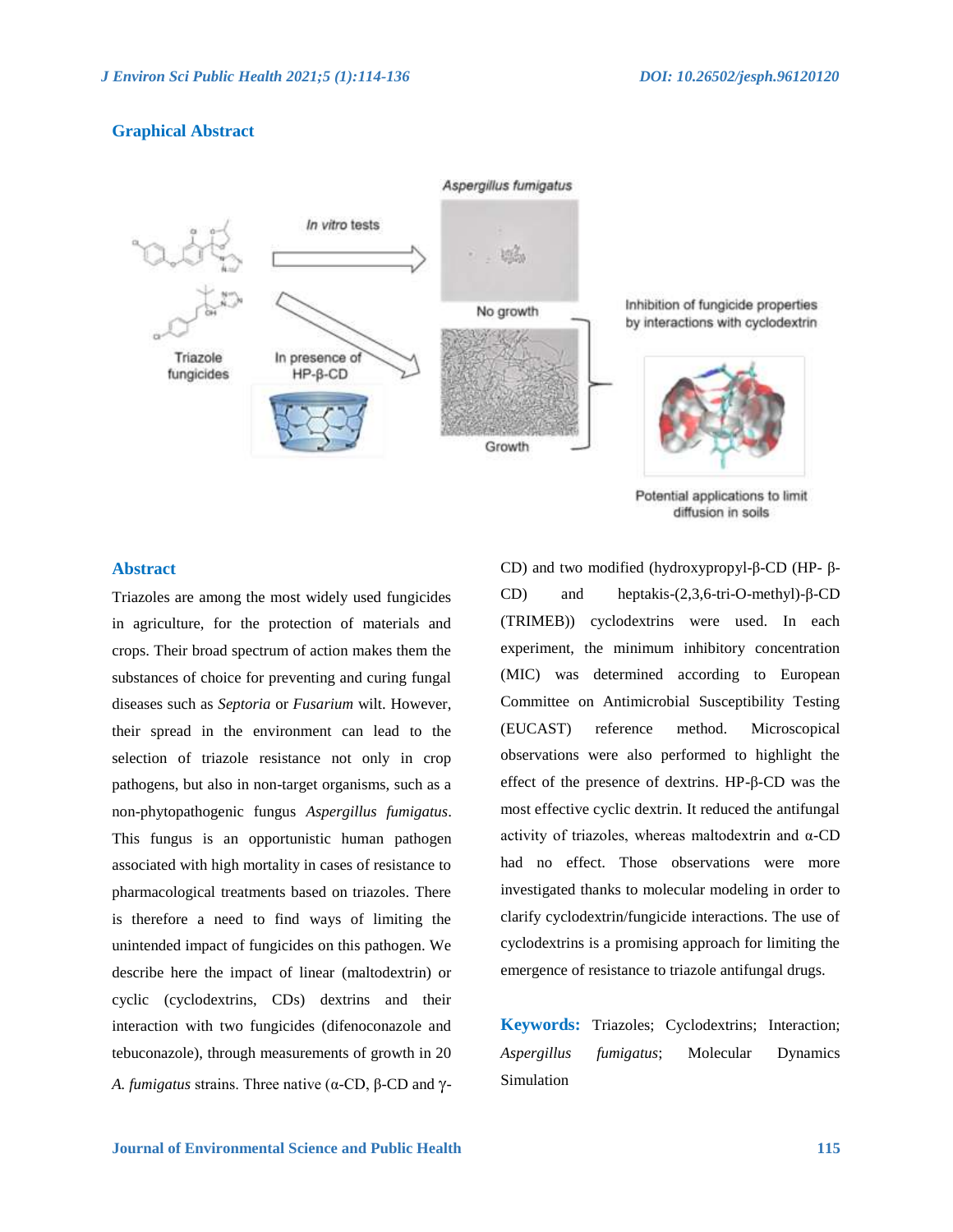#### **1. Introduction**

Pesticides use is increasing worldwide, to intensify agricultural production to meet the needs of growing populations requiring more and more food [1]. Fungicides are widely used in agricultural development, to prevent or cure fungal infections of plants that can decrease production yields [2]. Triazole fungicides are often the treatment of choice, because of their broad spectrum of action and their specific targeting of fungi [3, 4]. Almost 30 different molecules have been authorized by national, European and international agencies (e.g. the US Food and Drug Administration) and are used to protect crops or materials against fungal damage [5, 6]. New formulations are continually being released onto the market [7].

Following their application on crops, triazoles act on the aerial parts of the plant and persist in soils for a few days to several months, depending on the molecule used, the characteristics of the soil and meteorological conditions [8, 9]. During this period, these fungicides may have unintended effects on *Aspergillus fumigatus*, a non-phytopathogenic fungus naturally present in soils, through the exertion of selection pressure [10]. This can lead to an increase in the size of the population of *A. fumigatus* strains with pan-resistance to triazoles [11].

This resistance phenomenon is a matter of concern, because this fungus can cause disease in humans [12]. Indeed, *A. fumigatus* is an opportunistic pathogen, and is the fungus most frequently implicated in invasive pulmonary aspergillosis, a fungal infection with a high mortality rate [13, 14]. The phenomenon of resistance to medical treatments based on triazoles has been known for more than 20 years and is frequently described [15]. This resistance has been reported worldwide and is linked to the use of triazole fungicides in the environment, given the close chemical similarities of medical and agricultural triazoles [16-19]. The number of people at risk of developing opportunistic diseases is steadily increasing around the world. Over the last decade, medical advances in immunosuppression techniques, chemotherapy, organ transplantation and the use of biotherapies in chronic inflammatory diseases, in particular, have resulted in a major expansion of the population of immunocompromised individuals [20]. This observation highlights the importance of limiting the emergence of resistance in opportunistic pathogens. New solutions to limit the spread of triazole resistance are therefore required, to limit public health implications [21].

One possible approach to preventing triazole selection pressure would be to limit the overdispersion of triazole fungicides in the soil, which isn't needed, and to prevent contact between active fungicides and *A. fumigatus*. Cyclodextrins (CDs), synthetic cyclic molecules derived from starch by enzymatic degradation [22, 23], can be used to catch fungicides before their uncontrolled dissipation in the environment. These oligosaccharides have a remarkable ability to form host-guest interactions in solution and in the solid state (possible formation of inclusion complex). Their specific properties and their lack of toxicity and biocompatibility with humans have led to their use in numerous applications in the food industry, pharmaceuticals, medicine, biotechnology, cosmetics, hygiene and toiletries, the textile industry, catalysis, chromatography, and remediation, for example [24-34]. Crini et al. [35] have shown that cyclodextrin polymers can interact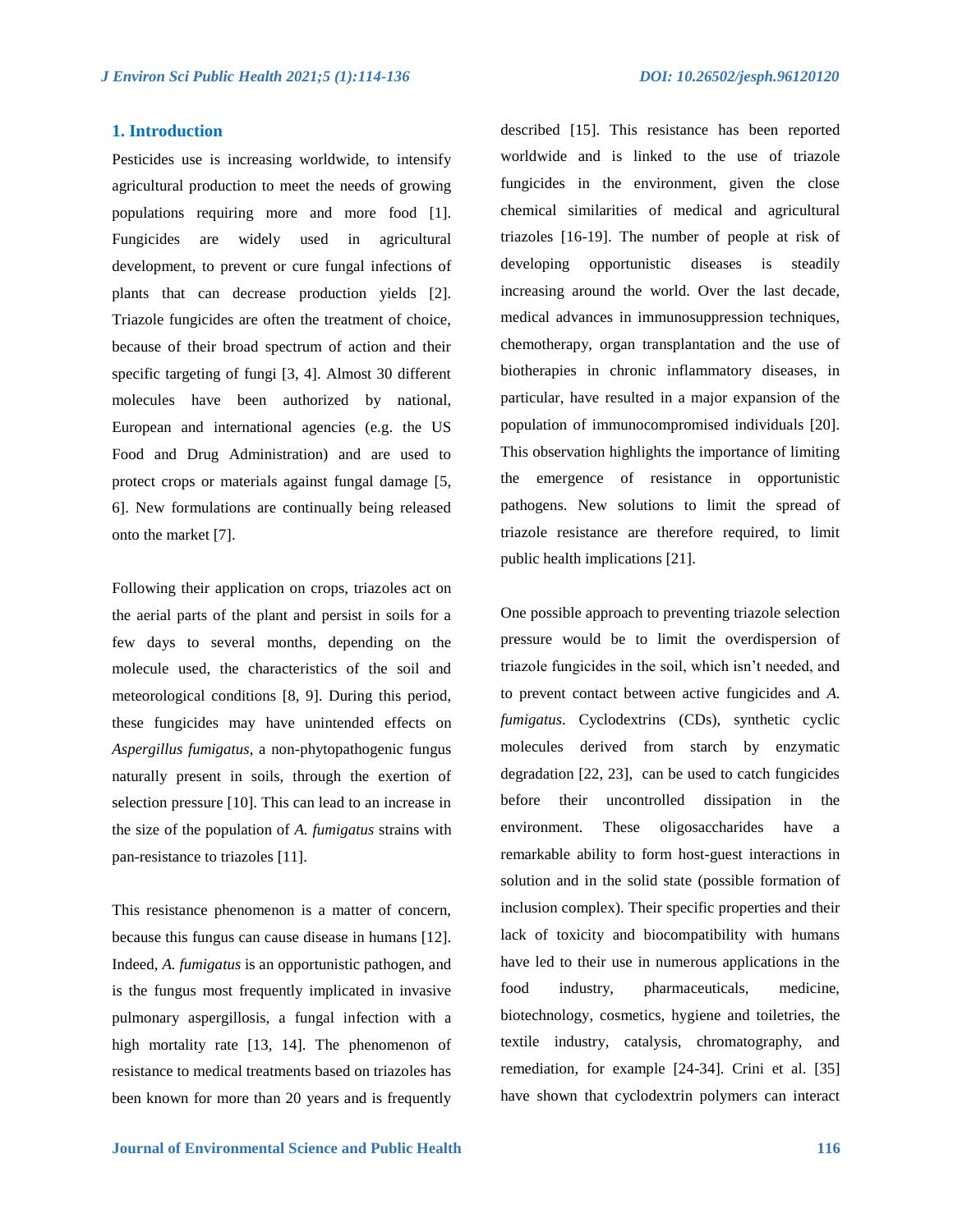with five triazole molecules. In a preliminary study, we showed that some dextrins interacted with difenoconazole, limiting it antifungal activity [36]. Complex formation and stability of inclusion compounds in CDs can be studied by molecular dynamics simulation [37-41], which are especially useful when guest solubility limits experimental investigations.

Here, we pursue our work on this topic, broadening the experimental conditions used and performing *A. fumigatus* growth tests to assess the impact of linear and cyclic dextrins and their interaction with two triazole fungicides, difenoconazole (DIFENO) and tebuconazole (TEBU), which are particularly widely used in the environment. Molecular dynamics simulations are also conducted to better investigate interactions between cyclodextrins and these fungicides.

#### **2. Materials and Methods**

#### **2.1 Fungal strains**

Twenty *A. fumigatus* strains were used, isolated in 2017 from a sampling campaign carried out on market gardens in the east of France. These strains were characterized by sequencing the *β-tubulin* and *cyp51A* genes, to check species identification and the absence of genetic mutations conferring triazole resistance [42-43].

#### **2.2 Fungicides**

Difenoconazole (DIFENO, 1-[[2-[2-chloro-4-(4 chlorophenoxy) phenyl]-4-methyl-1,3-dioxolan-2 yl]methyl]-1,2,4-triazole) and tebuconazole (TEBU, 1-(4-chlorophenyl)-4,4-dimethyl-3-(1,2,4-triazol-1 ylmethyl)pentan-3-ol) were purchased from Sigma Aldrich (Saint Quentin Fallavier, France). Their structure and main characteristics are presented in Table 1.

|                                    | <b>Difenoconazole</b>    | Tebuconazole         |
|------------------------------------|--------------------------|----------------------|
| Chemical structure                 |                          | OН                   |
| Molecular formula                  | $C_{19}H_{17}Cl_2N_3O_3$ | $C_{16}H_{22}C1N_3O$ |
| Molecular weight (g/mol)           | 406.2                    | 307.82               |
| Solubility in water (mg/L at 20°C) | 15                       | 36                   |
| Log $K_{ow}$ (at 25°C)             | 4.36                     | 3.7                  |

**Table 1:** Chemical characteristics of difenoconazole and tebuconazole.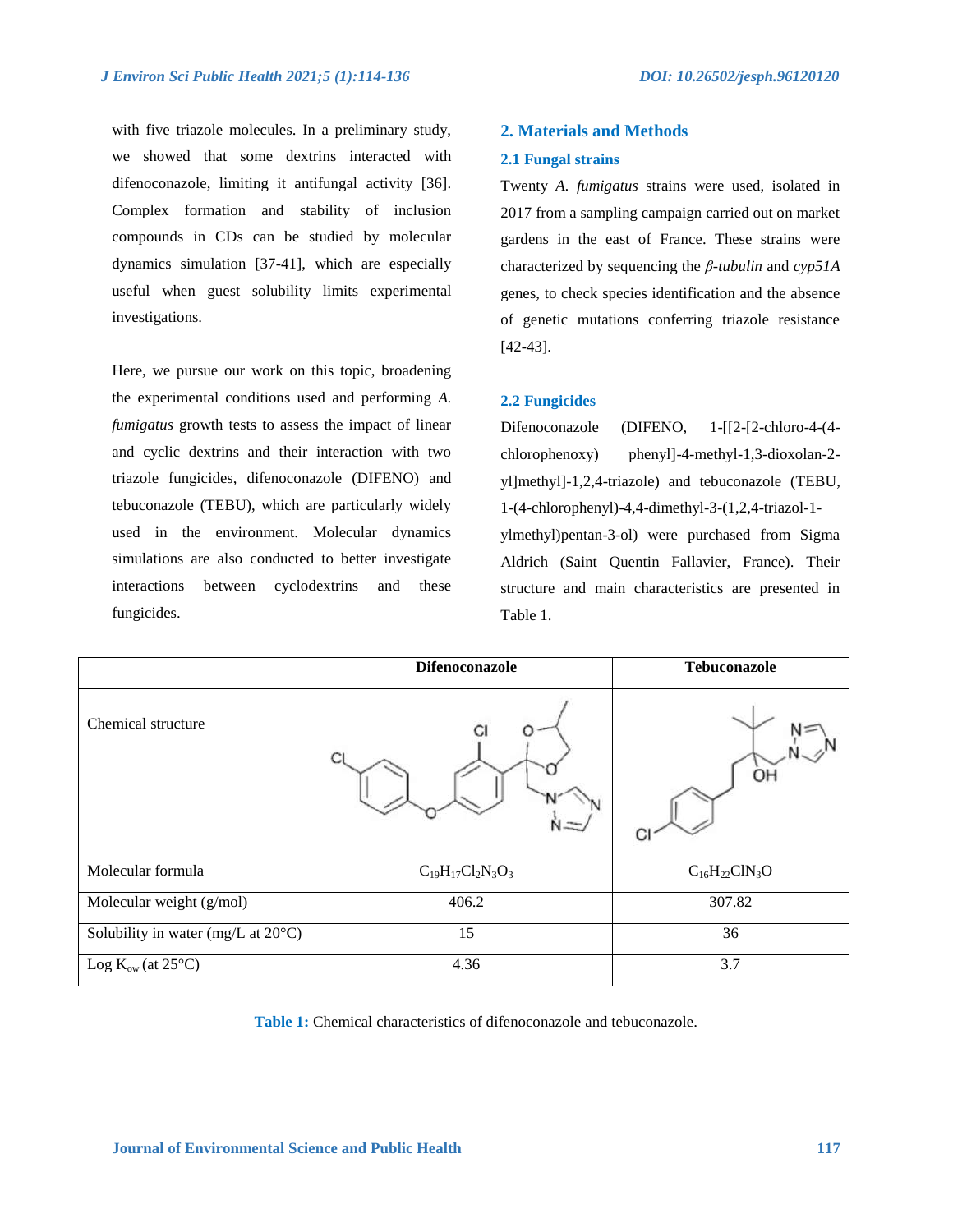#### **2.3 Commercial dextrins**

A linear dextrin (maltodextrin, MALTO, Glucidex® D19 from Roquette, Lestrem, France), three native ( $\alpha$ -CD, β-CD and  $\gamma$ -CD, purity  $\geq$  98%) and two modified (HP- $\beta$ -CD and TRIMEB, purity  $\geq$  95%) cyclodextrins (from CycloLab, Hungary) were used in this study. MALTO (purity  $\geq$  99%) has a dextrose equivalent value of 19 (n  $\approx$  6 in Figure 1). α-CD, β-CD and  $\gamma$ -CD contain six, seven and eight glucose units, respectively. HP-β-CD (hydroxypropyl-βcyclodextrin) and TRIMEB (heptakis-(2,3,6-tri-Omethyl)-β-cyclodextrin) are commercial products derived from β-CD. Their structures are shown in Figure 1 and they are described in Table 2.



**Figure 1:** Chemical structures of linear and cyclic dextrins; a) maltodextrin (MALTO;  $n \approx 6$ ); b) α-cyclodextrin (α-CD,  $n = 6$ ), β-cyclodextrin (β-CD,  $n = 7$ ) and γ-cyclodextrin (γ-CD,  $n = 8$ ); c) general structure of native α-, β-, and γ-cyclodextrins; and of two modified β-cyclodextrins: d) hydroxypropyl-β-cyclodextrin (HP-β-CD) and e) heptakis- (2,3,6-tri-O-methyl)-β-cyclodextrin (TRIMEB).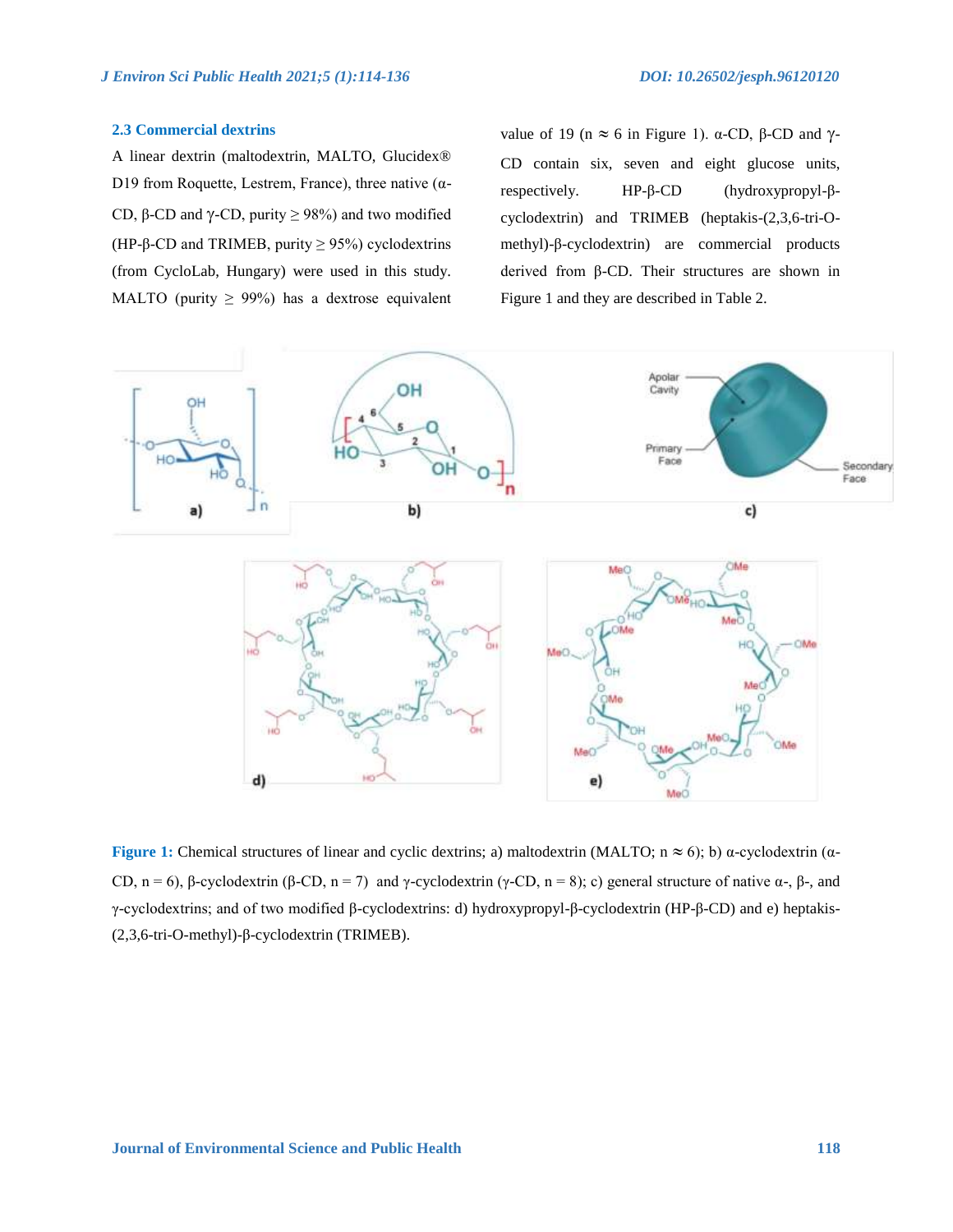| Cyclodextrin                                | Degree of substitution <sup>1</sup> | Molecular weight <sup>2</sup> | Solubility <sup>3</sup> |
|---------------------------------------------|-------------------------------------|-------------------------------|-------------------------|
| $\alpha$ -cyclodextrin ( $\alpha$ -CD)      |                                     | 972                           | 145                     |
| $\beta$ -cyclodextrin ( $\beta$ -CD)        |                                     | 1135                          | 18.5                    |
| $\gamma$ - cyclodextrin ( $\gamma$ -CD)     |                                     | 1297                          | 232                     |
| Hydroxypropyl-β-cyclodextrin (HP-β-CD)      | 0.65                                | 1400                          | >600                    |
| Randomly methylated β-cyclodextrin (TRIMEB) | 3.0                                 | 1430                          | >500                    |

<sup>1</sup>Mean number of substituents per glucopyranose repeat unit

 $2^2$ Molecular weight in Daltons

<sup>3</sup>Solubility in pure water at 25 $^{\circ}$ C, in g/L

**Table 2:** General description of cyclodextrins.

# **2.4 Determination of minimum inhibitory concentrations**

All 20 strains were tested with the EUCAST method to determine minimum inhibitory concentrations (MICs) for medical triazoles [44]. For itraconazole and voriconazole, clinical breakpoints were used to define resistance (a strain was defined as resistant if the MIC for these two molecules exceeded 2 mg/L [45]).

In each EUCAST plate, two reference strains were used (a sensitive strain: CBS 101355, and an environmental strain with the TR34/L98H mutation, pan-resistant to antifungal triazoles). Briefly, the different strains were plated in 96-well microplates and exposed to a range of antifungal concentrations, from 0.0312 to 16 mg/L generated by a 10-well twofold dilution series in RPMI 1640 (Roswell Park Memorial Institute; Sigma Aldrich, Saint Louis, USA) medium. MICs were determined, by eye, after 48 hours of incubation at 37°C, as the lowest triazole concentration inhibiting fungal growth.

We then performed the EUCAST method with DIFENO and TEBU in same conditions, to measure the MICs of triazole fungicides for the same strains. In addition to the reference RPMI medium used for the EUCAST method, we used RPMI medium supplemented with maltodextrin and each of the five CDs to estimate the dextrin/triazole interaction potential and its limits. These media were prepared such that there were 10 molecules of dextrin per molecule of fungicide, in accordance with our preliminary results [36].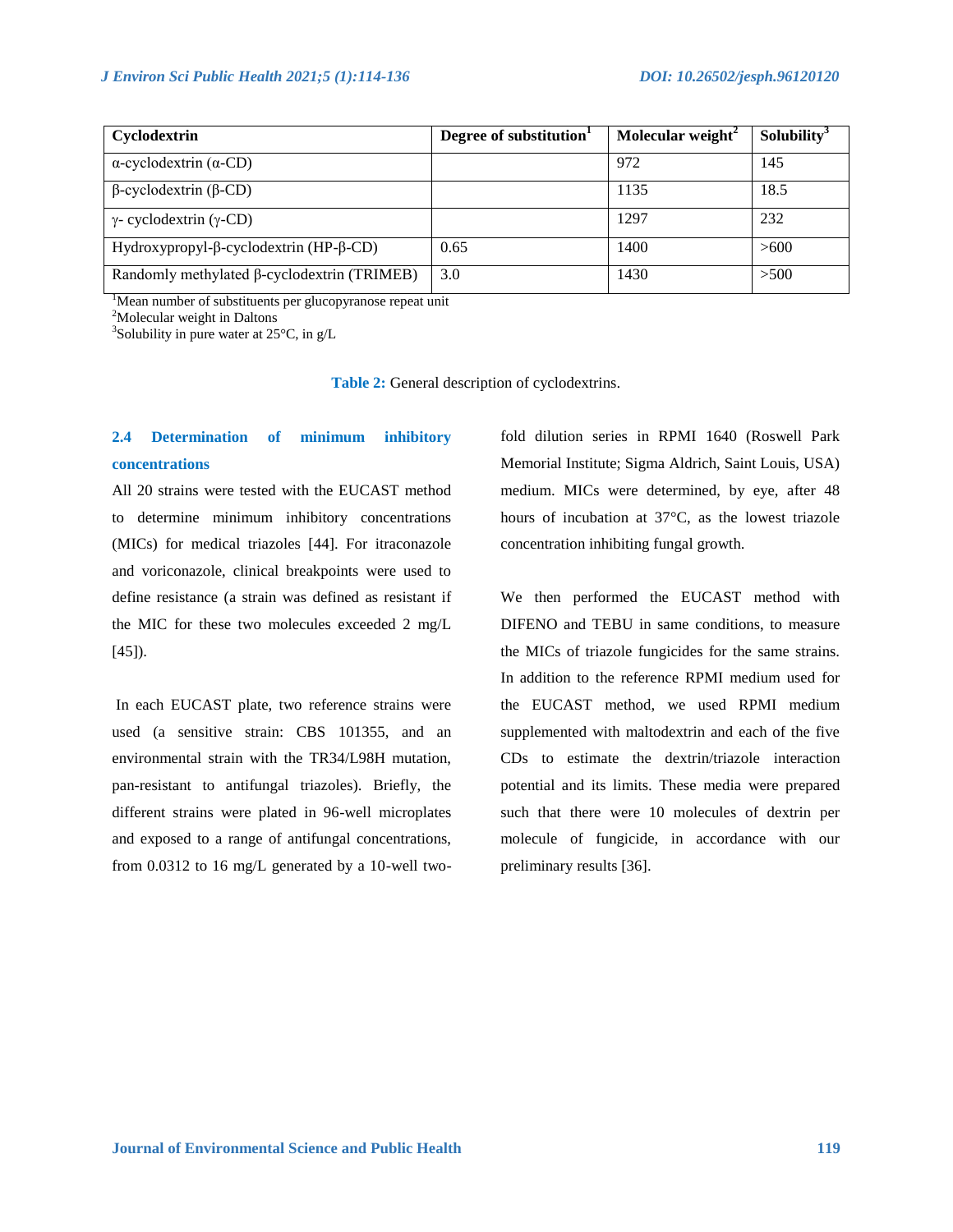

**Figure 2:** Picture of part of the EUCAST plate for the 4E007 strain with difenoconazole in (A) RPMI medium, (B) medium supplemented by HP-β-CD at a molar ratio of 10 dextrin molecules per molecule of fungicide. Minimum inhibitory concentrations are indicated by a red circle for each set of conditions: "x4" (increase by a factor of 4), corresponding to the increase in MIC relative to the triazole in RPMI alone.

The MICs obtained with culture medium consisting solely of RPMI with DIFENO or TEBU were compared with those obtained with each of the dextrin-supplemented media. For each fungicide, we assessed the impact of MALTO or CDs in culture media by observing the increase in MIC (Figure 2).

#### **2.5 Microscopy analysis of fungal growth**

The effect of each culture medium on fungal strain growth was also investigated in more detail, by performing a microscopy analysis. After the 48 hours of incubation required for the susceptibility test, 40 µL of culture medium present in the well were transferred to a microscope slide and the slide was sealed. The slides were observed under a light

**Journal of Environmental Science and Public Health 120**

microscope (Leica microsystems, France), and image analysis was performed with Leica LAS V4.9 software. Microscopy observations were performed in every media at the concentration of fungicides determined as MIC for the strain concerned with the medium containing only RPMI: 1 mg/L for DIFENO and 2 mg/L for TEBU.

#### **2.6 Statistical analysis**

Log2-transformed MIC values were used for statistical analysis. The Akaike information criterion (AIC) was used to select the most parsimonious models (including random effects and/or interactions between variables). A linear mixed-effects model (LMM) was applied incorporating a random effect of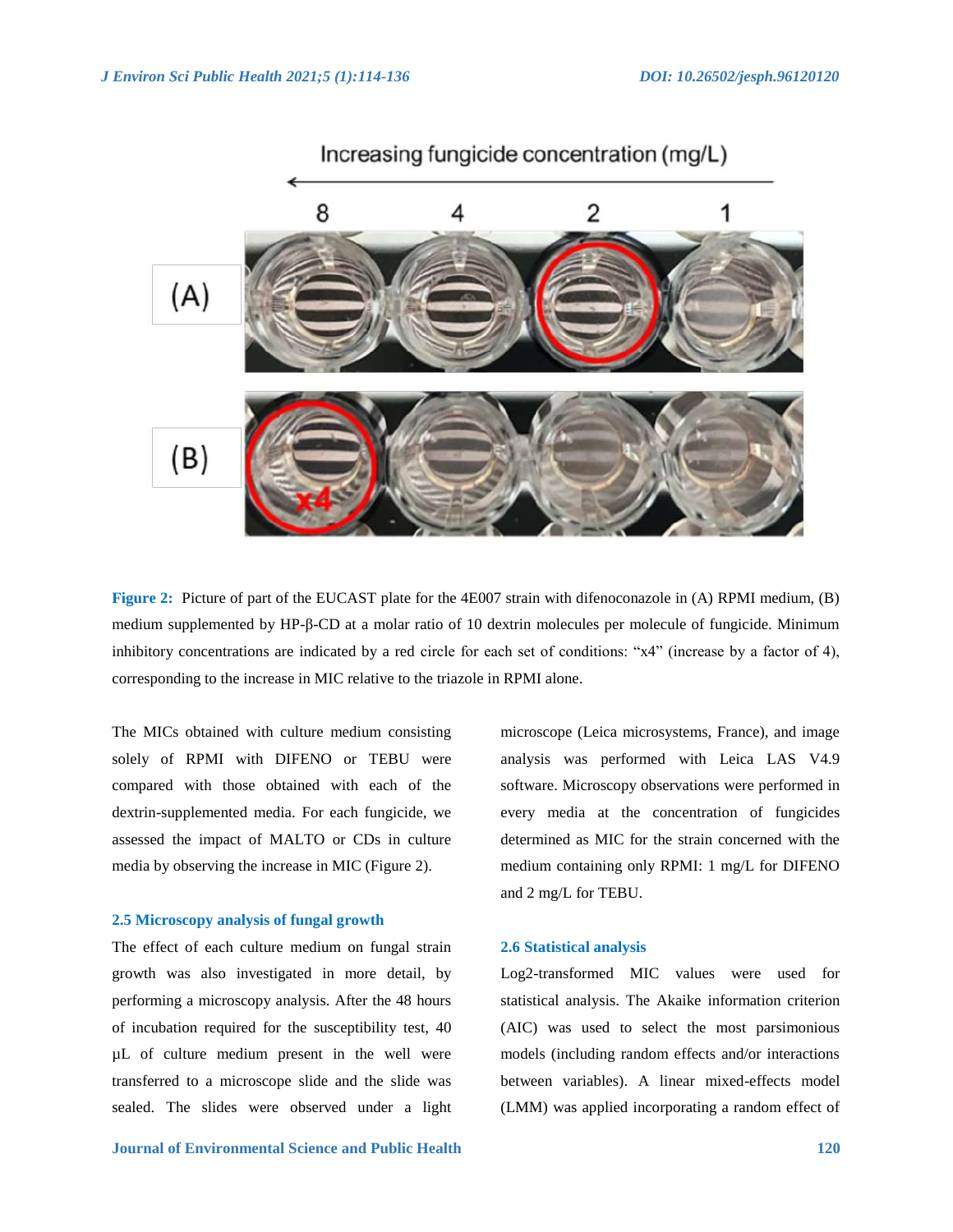strain, to assess differences in fungal growth according to the dextrin used (relative to RMPI medium without dextrins) and fungicides. Statistical analyses were performed, and table and graphical display were generated with R-3.4.4 statistical software for Microsoft® Windows and lme4 [46], nlme [47], MuMIn [48], gtsummary and ggeffects [49] libraries.

#### **2.7 Simulation methodology**

Simulations were conducted between α-CD, β-CD, γ-CD or HPβ-CD on the one hand and TEBU or DIFENO on the other hand. The high-resolution Xray structures of α-CD, β-CD and γ-CD were used as initial 3D models for molecular dynamics simulations. The following protein data bank (PDB) codes were taken from research collaboratory for structural bioinformatics (RCSB) as  $2XFY$  for  $\alpha$ -CD [50], 5MK9 for  $β$ -CD and 5MKA for  $γ$ -CD [51]. The structures of TEBU and DIFENO molecules were also downloaded from RCSB [52]. HP-β-CD structure used had one side substitution of seven hydroxypropyl, it was converted from PubChem to PDB format using Online SMILES Translator of NIH site (https://cactus.nci.nih.gov/). All structures were then subjected to quantum chemistry calculations using the Gaussian09 suite of programs [53]. Optimization of all molecules was done at DFT/B3LYP /6-31g\* level of theory. Partial charges were calculated within the same level of theory using the restrained electrostatic potential scheme [54]. The software package Antechamber [55] was used for the automatic parameterization of force field parameters with general Amber force field atom type [56,57]. Several systems were built for molecular dynamics (MD) which are presented in supplementary data (Table S-2) together with their equilibrium protocol.

Finally, production runs for the complexes of each systems were performed for 200 nanoseconds (ns) under the condition of constant pressure and temperature. An integration step of 2 femtoseconds was used in all simulations with the bonds to hydrogen atoms converted to rigid constraints. The trajectories for structural coordinates were saved every 1 picosecond for data analysis. MD trajectories were analysed using visual molecular dynamics [58] and Chimera [59]. The molecular mechanics Poisson– Boltzmann surface area (MM-PBSA) method [60, 61] were applied to estimate the binding free energy of the complexes.

#### **3. Results**

#### **3.1 Characteristics of the fungal strains**

The susceptible reference strain, CBS 101355, had a MIC of 4 mg/L for both fungicides, whereas the resistant reference strain had a MIC of 16 mg/L for both fungicides. The 20 strains tested had MICs no higher than that of the susceptible reference strain, for both DIFENO and TEBU. MICs were between 1 (12/20 strains) and 2 (8/20 strains) mg/L for DIFENO, and between 2 (12/20 strains) and 4 (8/20 strains) mg/L for TEBU, depending on the strain tested. Thus, for statistical analysis, strains were considered to be the random factor accounting for MIC variations and were added to the random part of the model.

# **3.2 Effect of the presence of cyclodextrins in the culture medium**

The MICs of DIFENO and TEBU in dextrin-free RPMI culture medium were not significantly different from those obtained in RPMI medium supplemented with MALTO ( $p = 0.8$ ) or  $\alpha$ -CD ( $p = 0.3$ ).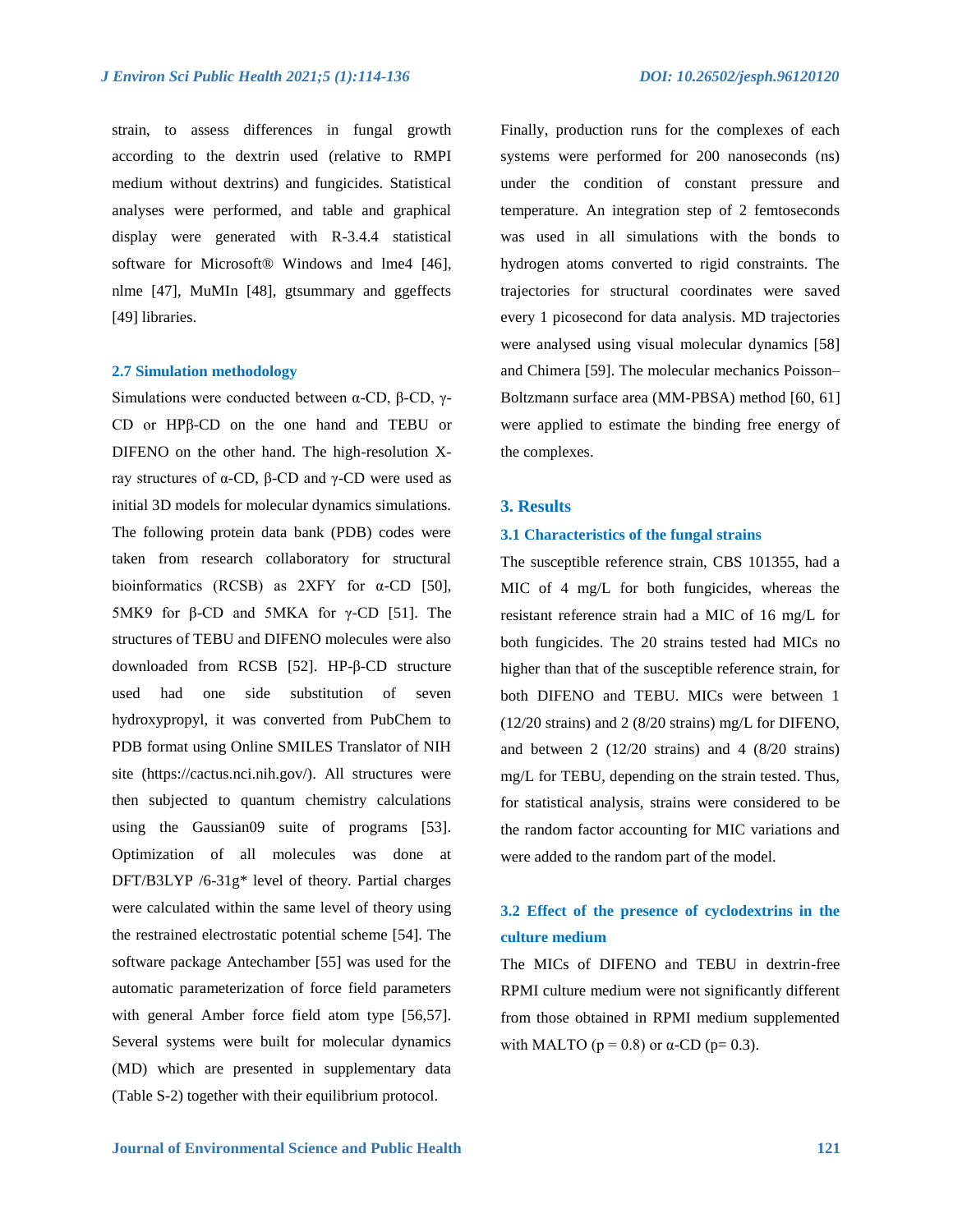

**Figure 3:** Predicted values of minimum inhibitory concentrations as a function of medium (RPMI reference medium or RPMI supplemented with dextrins), with strain integrated into the mixed-effects model as a random effect. The dextrins used were MALTO: maltodextrin; α-CD: α-cyclodextrin; γ-CD: γ-cyclodextrin; TRIMEB: heptakis-(2,3,6 tri-O-methyl)-β-cyclodextrin; β-CD: β-cyclodextrin; and HP-β-CD: hydroxypropyl-β-cyclodextrin.

By contrast, the MICs obtained in media supplemented with the other dextrins tested (β-CD,  $γ$ -CD, HP-β-CD and TRIMEB) were significantly higher than those obtained in dextrin-free RPMI medium ( $p < 0.001$ ). The outputs of the LMM (estimates, confidence intervals and p-values) are presented in the supplemental data (Table S-1). Strains (random effects) accounted for 0.40 of the variance, and the fixed model accounted for 0.396. The predicted MICs for the fixed part of the model (medium) are shown in Figure 3.

In several strains, the MICs of both DIFENO and TEBU were higher in media supplemented with TRIMEB, β-CD, or HP-β-CD than in dextrin-free RPMI medium (Table 3). For DIFENO, an increase in MIC was observed for 14/20, 17/20 and 20/20 for TRIMEB, β-CD and HP-β-CD, respectively. The effect seemed particularly strong with HP-β-CD, increasing MICs relative to TRIMEB and β-CD.

For TEBU, the effects on growth of TRIMEB, β-CD and HP-β-CD were less pronounced than for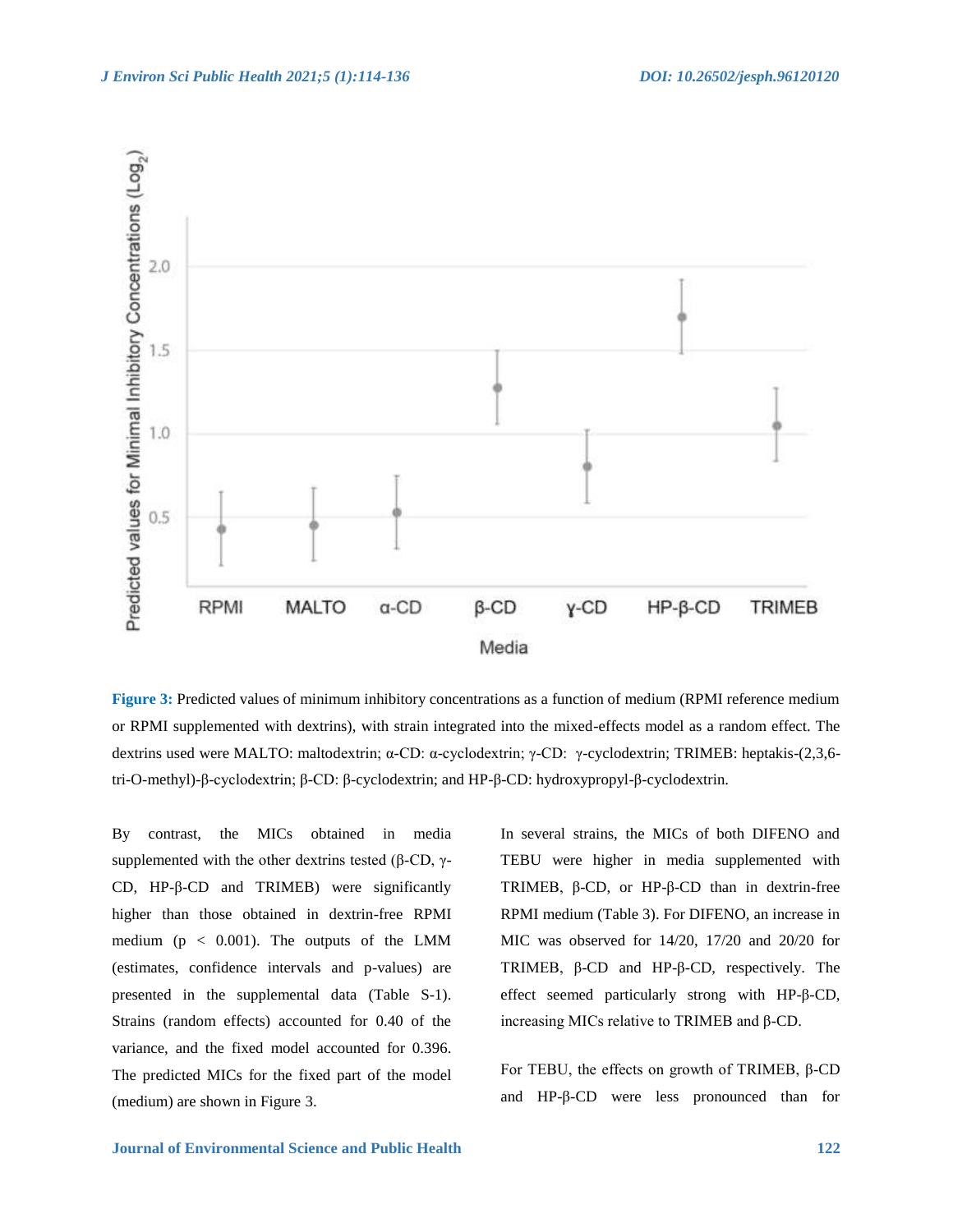DIFENO: an increase was observed for 9/20, 16/20 and 19/20 strains, respectively. Only one strain displayed an increase in MIC by a factor of 4, on medium supplemented with HP-β-CD against 9 for DIFENO. MICs for DIFENO were higher in γ-CDsupplemented medium than in the reference medium (higher MICs for 12/20 strains), whereas no effect on the MIC of TEBU was observed. Overall, increase in MICs were larger for DIFENO than for TEBU. Regardless of the fungicide considered, an order of effectiveness, in terms of the increase in MIC, was observed for the dextrins added to the culture medium: MALTO  $\approx \alpha$ -CD < γ-CD < TRIMEB < β-CD << HP-β-CD (Figure 3).

|                |                          | Media supplemented with cyclodextrins* |                             |                |                          |                  |                 |                    |  |
|----------------|--------------------------|----------------------------------------|-----------------------------|----------------|--------------------------|------------------|-----------------|--------------------|--|
|                | $\gamma$ -CD             |                                        |                             | <b>TRIMEB</b>  |                          | $\beta$ -CD      |                 | $HP$ - $\beta$ -CD |  |
| <b>Strains</b> | <b>TEBU</b>              | <b>DIFENO</b>                          | <b>TEBU</b>                 | <b>DIFENO</b>  | <b>TEBU</b>              | <b>DIFENO</b>    | <b>TEBU</b>     | <b>DIFENO</b>      |  |
| 4E007          | $\overline{a}$           | x2                                     | $\mathbb{L}^{\mathbb{N}}$   | x2             | x2                       | x2               | x2              | x4                 |  |
| 4E008          | $\mathbb{L}$             | $\omega_{\rm c}$                       | $\blacksquare$              | $\equiv$       | x2                       | x2               | $\overline{x2}$ | $\overline{x2}$    |  |
| 4E009          | $\sim$                   | x2                                     | x2                          | x2             | x2                       | x2               | x2              | x4                 |  |
| 4E010          | $\equiv$                 | $\omega_{\rm c}$                       | $\mathbb{E}^{\mathbb{P}}$   | $\Box$         | x2                       | x2               | x2              | x4                 |  |
| 4E011          | $\overline{a}$           | x2                                     | x2                          | $\blacksquare$ | $x^2$                    | $\overline{x2}$  | $\overline{x2}$ | x4                 |  |
| 4E012          | $\overline{a}$           | $\mathcal{L}_{\mathcal{A}}$            | $\ge 2$                     | x2             | x2                       | $\blacksquare$   | x2              | x2                 |  |
| 4E013          | $\overline{\phantom{a}}$ | $\equiv$                               | $\omega$                    | $\Box$         | x2                       | x2               | x4              | x4                 |  |
| 4E014          | $\Box$                   | x2                                     | $\omega$                    | x2             | x2                       | x2               | x2              | x2                 |  |
| 4E015          | $\overline{\phantom{a}}$ | $\ge 2$                                | $\overline{\phantom{a}}$    | x2             | $\mathcal{L}$            | x2               | x2              | x2                 |  |
| 4E016          | $\equiv$                 | x2                                     | x2                          | x2             | $\mathbb{L}^2$           | $\mathbf{x}2$    | x2              | x4                 |  |
| 4E017          | $\overline{\phantom{a}}$ | x2                                     | $\mathcal{L}_{\mathcal{A}}$ | x2             | $\overline{\phantom{a}}$ | $\overline{x2}$  | $\overline{x2}$ | x2                 |  |
| 4E018          | $\equiv$                 | $\omega_{\rm c}$                       | x2                          | $\Box$         | x2                       | x2               | x2              | x4                 |  |
| 4E019          | $\overline{\phantom{a}}$ | x2                                     | $\equiv$                    | x2             | x2                       | x2               | $\overline{x2}$ | $\overline{x2}$    |  |
| 4E020          | $\overline{\phantom{a}}$ | $\omega_{\rm c}$                       | $\Box$                      | $\equiv$       | x2                       | $\equiv$         | $\overline{x2}$ | x2                 |  |
| 4E022          | $\mathbb{L}$             | $\sim$                                 | x2                          | x2             | $\sim$                   | x2               | $\mathbf{x}2$   | x2                 |  |
| 4E023          | $\overline{\phantom{a}}$ | x2                                     | $\overline{\phantom{0}}$    | x2             | $\overline{x2}$          | $\omega_{\rm c}$ | x2              | $\overline{x2}$    |  |
| 4E024          | $\overline{\phantom{a}}$ | $\omega_{\rm c}$                       | x2                          | x2             | x2                       | $\mathbf{x}2$    | x2              | x2                 |  |
| 4E025          | $\blacksquare$           | x2                                     | $\overline{\phantom{0}}$    | x2             | x2                       | x2               | $\overline{x2}$ | x2                 |  |
| 4E026          | $\omega$                 | x2                                     | x2                          | x2             | x2                       | $\overline{x2}$  | x2              | x4                 |  |
| 4E027          | $\frac{1}{2}$            | x2                                     | x2                          | x2             | x2                       | $\overline{x2}$  | x2              | x4                 |  |

\*γ-CD: γ-cyclodextrin; TRIMEB: heptakis-(2,3,6-tri-O-methyl)-β-cyclodextrin; β-CD: β-cyclodextrin; HP-β-CD: hydroxypropyl-β-cyclodextrin

"x2" or "x4" indicates the factor increase in MIC in each set of conditions

**Table 3:** Increases in minimum inhibitory concentrations (MICs) observed on EUCAST plates for 20 *A. fumigatus*  strains in different conditions, in the presence of the fungicide difenoconazole (DIFENO) or tebuconazole (TEBU). MICs were measured in the presence of four cyclodextrins added to the culture media at a molar ratio of 10:1.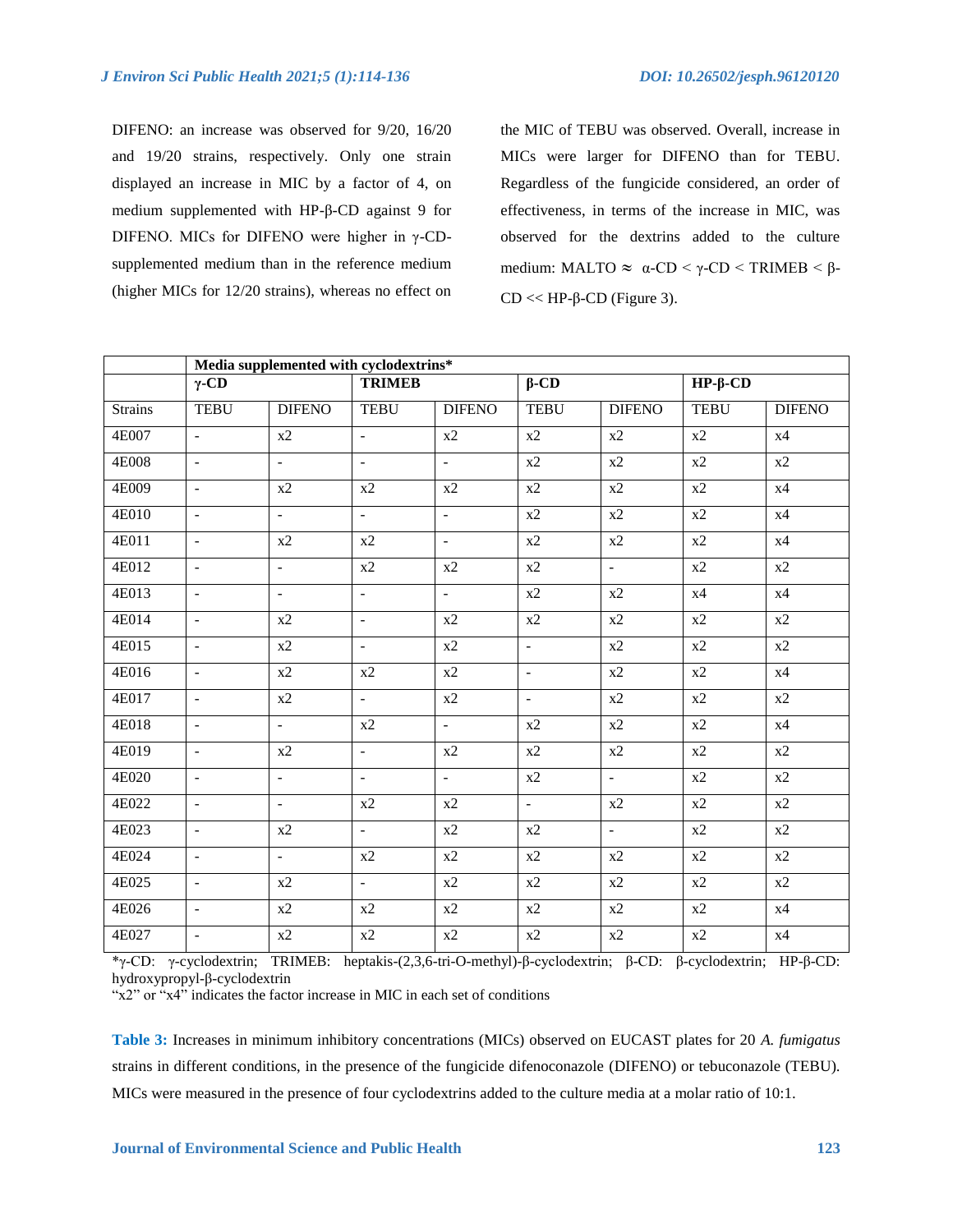

**Figure 4:** Micrographs of *A. fumigatus* (strain 4E026), comparing its growth between dextrin-free RPMI medium and RPMI medium supplemented with linear or cyclic dextrins at a molar ratio of 10:1. The observations presented were obtained with a fungicide concentration of 2 mg/L for tebuconazole and 1 mg/L for difenoconazole, corresponding to the MICs of these fungicides in dextrin-free RMPI medium. The slides were observed under a light microscope, at a magnification of x 400.

**Journal of Environmental Science and Public Health 124**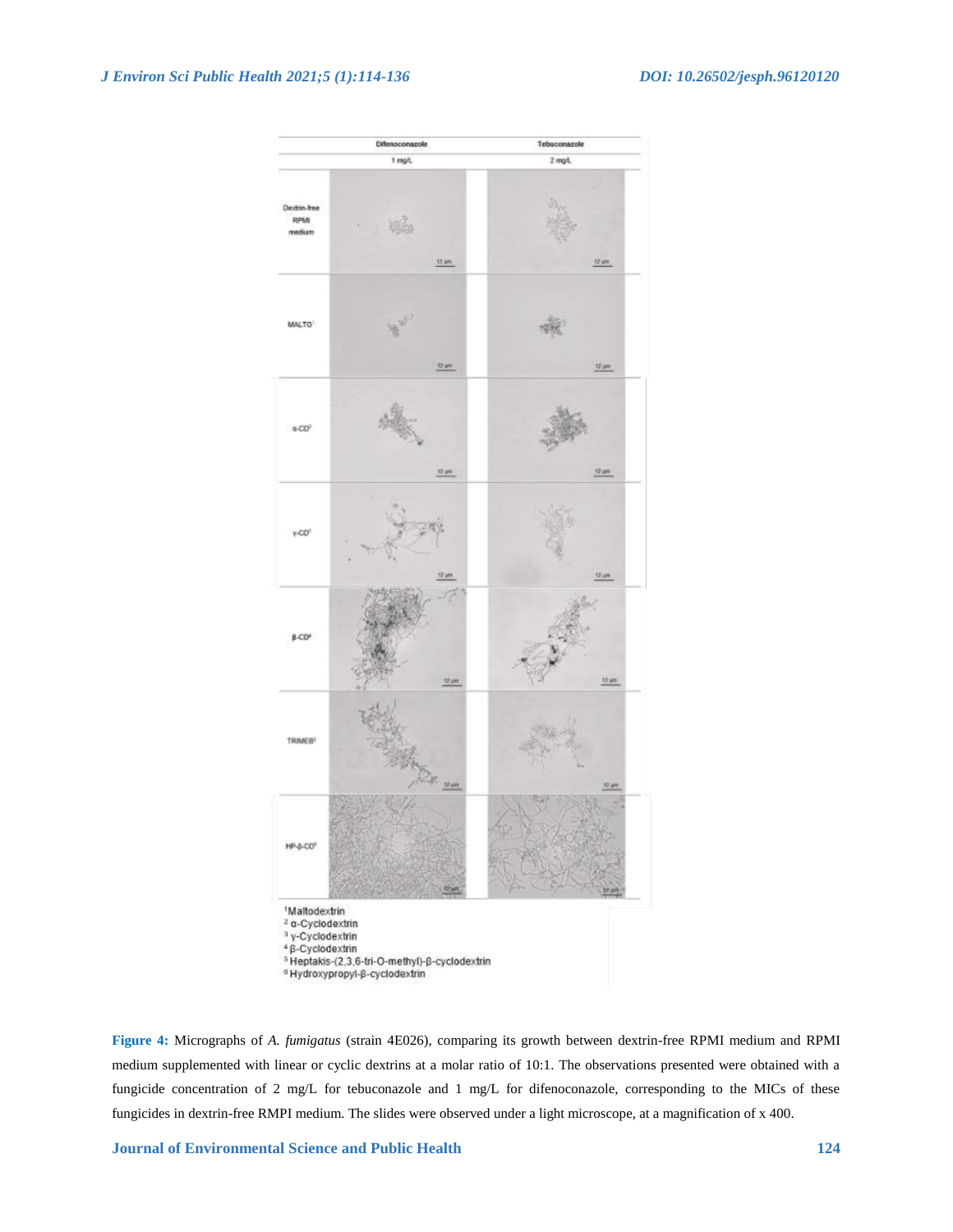Microscopy analysis of strain 4E026 were performed to assess the germination of fungal spores in each set of conditions, images are presented in Figure 4. Those observations were performed at fungicide concentrations found to inhibit fungal growth in dextrin-free RPMI: 1 mg/L DIFENO and 2 mg/L TEBU. The absence of an effect of α-CD and MALTO on the recovery of fungal growth was confirmed by microscopy (Figure 4), for both fungicides. For γ-CD-supplemented medium, hyphal development was visible in the presence of DIFENO. For β-CD and its derivatives, in the presence of DIFENO or TEBU, fungal growth was greater in medium supplemented with HP-β-CD than in media supplemented with β-CD or TRIMEB, in accordance with Table 3. Similar increases in MIC relative to the reference medium were observed with β-CD, TRIMEB and HP-β-CD with TEBU for the 4E026 strain (Table 3), but microscopy revealed more extensive hyphal development with HP-β-CD.

# **3.3 Incorporation of antifungal agents in cyclodextrins**

In order to test the stability of cyclodextrins in our simulations, the root mean square deviation was calculated (RMSD) for the optimized CDs as a function of MD simulations time. Whatever the system, cyclodextrins were found very stable since RMSD displayed values less than  $2\text{\AA}$ .  $\gamma$ -CD and HPβ-CD being a bit more mobile due to the larger diameter of  $\gamma$ -CD and the high flexibility of hydroxypropyl groups of HP-β-CD. The interaction of antifungal agents with cyclodextrins and their random incorporation were investigated on the course of the MD simulation runs. Distances between the centers of mass of the CDs and the ligands were analyzed as a function of time (Figure 5). During the 200 ns of MD simulation, DIFENO was found to enter in β-CD,  $γ$ -CD and HP-β -CD but not in α-CD. The time scale necessary for the molecules to incorporate into CDs is also a marker of the strength of the interaction between antifungals and CDs. Lesser this time is and stronger the antifungal/CD interaction is. DIFENO incorporated β-CD after about 70 ns, γ-CD after 20 ns and bound in less than 10 ns to HP-β-CD.



**Figure 5:** Distance between the center of mass of cyclodextrins (α-CD, β-CD, γ-CD and HP-β-CD) and difenoconazole.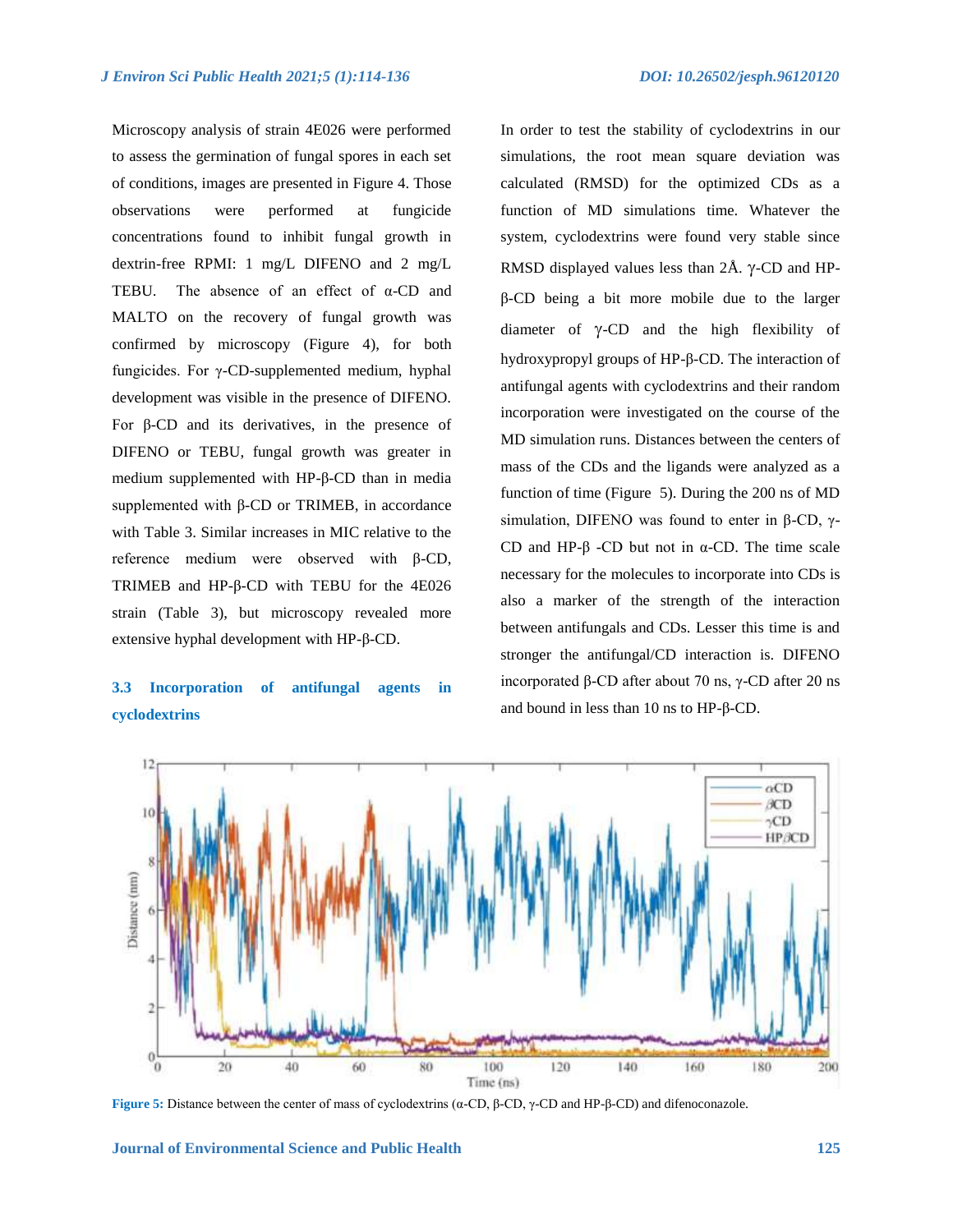For TEBU, no incorporation in α-CD occurred during the MD simulation run. The interaction of TEBU with CDs is found weaker than the one observed with DIFENO. Indeed, the time scales which characterize the binding and insertion of the ligands are found

greater for TEBU with respect to DIFENO, for example the highest time scale was 140 ns for  $\gamma$ -CD/TEBU interaction instead of 20 ns for γ-CD/DIFENO interaction.



**Figure 6:** Most favorable configurations of DIFENO obtained in (A) β-CD, (B) γ-CD and (C) HP-β-CD.

A visual inspection of the fungicide/CD complexes have been carried out together with the analysis of all changes of the distances between CDs and antifungal drugs. Figure 6 illustrates the most favourable configurations of DIFENO obtained in β-CD, γ-CD and HP-β-CD: whatever the CD, the chlorobenzene group of DIFENO, which due to its hydrophobicity seems predisposed to interact with the hydrophobic cavity of the CD, appears to have a strong interaction with it. The binding free energy of all systems that formed complexes were also calculated according to the MM-PBSA method.

The binding energies of DIFENO with β-CD and γ-CD (-26.74  $\pm$  0.04 and -27.10  $\pm$  0.04 Kcal/mol, respectively) looked very similar. They were found greater than those obtained for TEBU which were between  $-23,76 \pm 0,03$  Kcal/mol for β-CD and -19.69

 $±$  0.04 Kcal/mol for γ-CD. Due to the large flexibility of the hydroxypropyl chains which move constantly, two main conformations of HP-β-CD were observed during the simulations: a "closed" one where one or two hydroxypropyl group(s) block the access to the cavity and an "open" conformation where hydroxypropyl groups point toward the solvent and do not prevent the entry of the ligands into the CD cavity. For DIFENO, in the open situation of the cavity we found the highest binding energy value (-  $30.46 \pm 0.1$  Kcal/mol) while the other configuration gave only  $-22.30 \pm 0.05$  Kcal/mol.

#### **4. Discussion**

An effect of the interaction between dextrins and triazole molecules on the growth of *A. fumigatus* was demonstrated in this study. A decrease in the antifungal activity of DIFENO and TEBU fungicides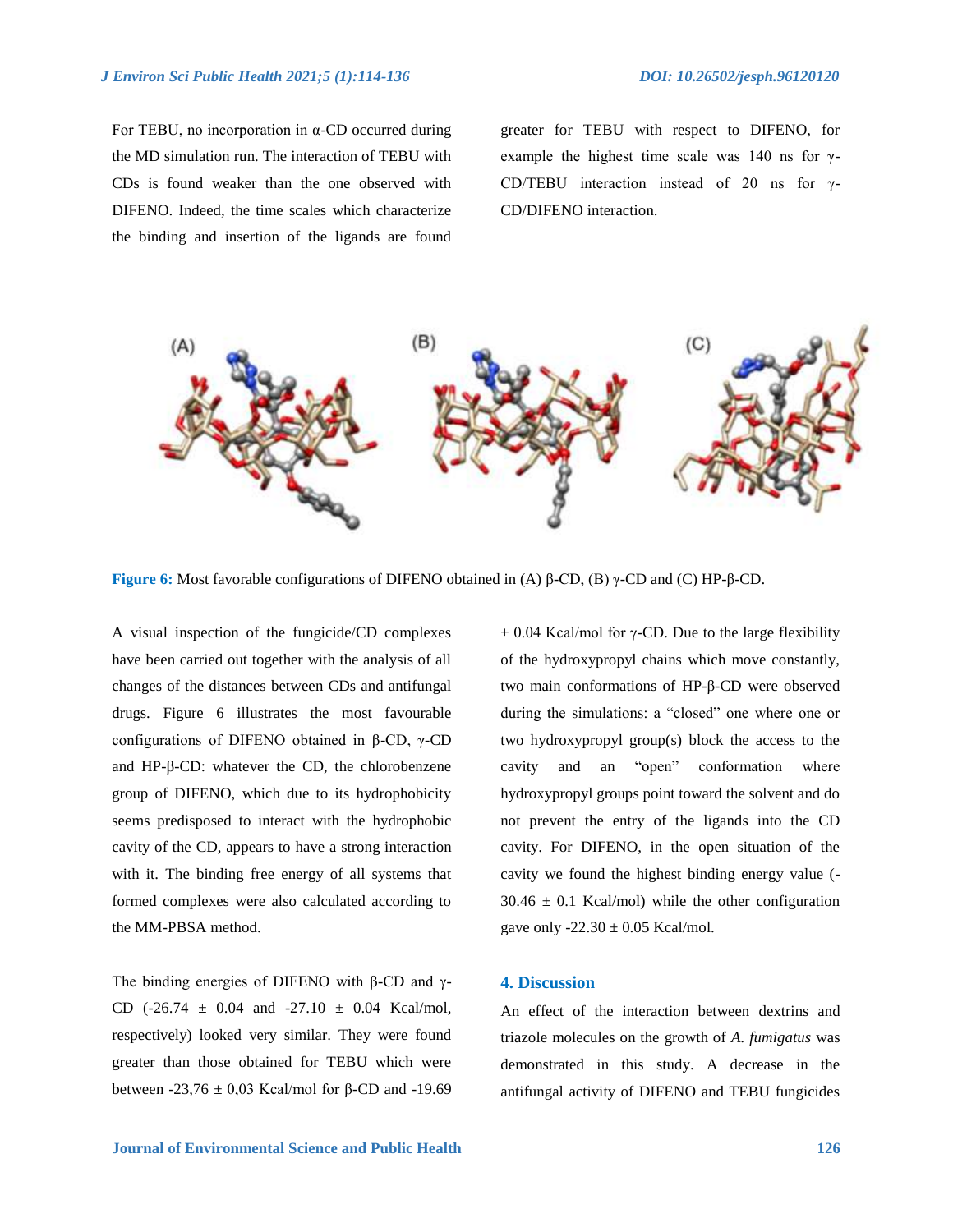in the presence of cyclodextrins was observed *in vitro*. The inhibitory effect was greatest for HP-β-CD, whereas maltodextrin had no effect. A lower biocidal activity in the presence of CDs than in the presence of the biocide alone has already been reported in several studies reviewed by Nardello-Rataj and Leclercq [62]. The authors reported an antagonistic effect of the formation of a complex between HP-β-CD and a series of p-hydroxybenzoic acid esters against *Candida albicans*: antimicrobial activity was lower in the presence of the CD, whereas solubility in water was higher and the concentration of free phydroxybenzoic acid esters was lower, with an increase in the binding constant, suggesting that the degree of inactivation depended entirely on the proportion of the biocide encapsulated. The authors also reported that biocides with a higher solubility in water (e.g. thimerosal and bronopol) displayed only slight inactivation, whereas lipophilic substances (e.g. phenolic residues) were strongly inactivated in the presence of HP- β-CD, in assays with various strains.

In details, with native cyclodextrins, fungal growth remained inhibited with α-CD sign that there is probably no interaction with fungicides, surely because its cavity is too small for the formation of complexes with these two triazole molecules. For γ-CD, a resumption of fungal growth was visible only with DIFENO, suggesting that the cavity of this molecule is too large and too flexible for the formation of a stable inclusion compound with TEBU but more appropriate for the inclusion of DIFENO. Indeed, the binding energies obtained in the present work for DIFENO are larger than those obtained for TEBU. The effect on fungal growth was greatest in the presence of β-CD, resulting in an increase in MIC for 17/20 strains for DIFENO and 16/20 strains for TEBU. The β-CD cavity size was, therefore, considered optimal relative to the other native cyclodextrins. We infer from these results that a cyclodextrin/triazole interaction occurs, potentially through the formation of an inclusion complex in the hydrophobic cavities of the cyclodextrin molecules. This mechanism would also explain the lack of effect of linear maltodextrin, which has no cavity.

Several studies have already reported interactions between CDs and fungicides [63-68]. However, to our knowledge, publications on the interaction between triazole fungicides and CDs are rare. Our results are consistent with those of Stepniak et al. [69], who studied the host-guest interaction of β-CD with TEBU and demonstrated, by calculating the constant for complex formation, a high affinity of β-CD molecules for the non-polar functional groups of TEBU (parachlorobenzyl and tert-butyl groups) present in the hydrophobic cavity. Balmas et al. [70] also demonstrated the formation of a stable complex between TEBU and β-CD, arguing that this complex could be used to control plant diseases in agriculture through the prolonged release of fungicide. However, our results temper the statements of Stepniak et al. [69]. These authors examined the effect of TEBU within β-CD macromolecules in cultures of only one strain of *A. fumigatus*; they observed a toxic action not only of the free fungicide at a given dose, but also of the fungicide included in β-CD at the same dose. We found that DIFENO and TEBU had clear fungicidal activity against 20 strains of *A. fumigatus*, but that this activity was weaker in the presence of β-CD, as shown by increases in both MICs (Table 3) and hyphal development, as observed under the microscope (Figure 4, comparison between reference medium and medium implemented with β-CD).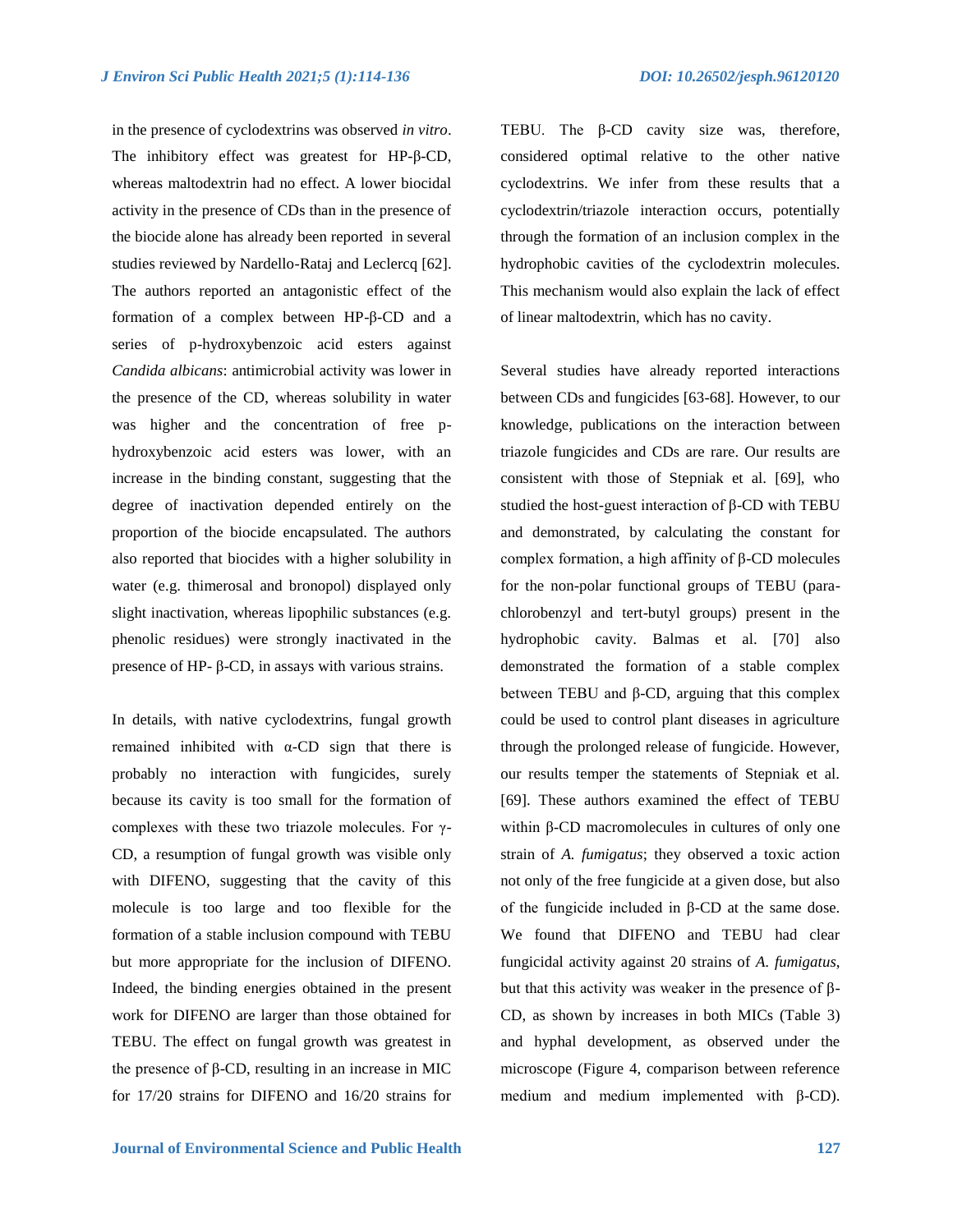However, the presence of β-CD molecules in the culture medium had a statistically significant effect on fungal growth.

These observations led us to test two β-CD derivatives, TRIMEB and HP-β-CD, both of which allowed a recovery of fungal growth. TRIMEB was less efficient than β-CD, but the hydroxypropyl groups grafted onto the glucose units in HP-β-CD seemed to promote interactions with TEBU and DIFENO (Table 3). Indeed, HP-β-CD had an effect on all strains, with both fungicides, resulting in a loss of antifungal efficacy against *A. fumigatus*. This effect was particularly marked with DIFENO, and this interaction was probably the most favorable theoretical "host-guest" interaction in this study. Indeed, DIFENO has a higher electron density than TEBU and is more lipophilic (see log  $K<sub>OW</sub>$  values in Table 2), favoring its interaction with the hydrophobic cavities of CDs. The HP-β-CD-DIFENO system showed the highest binding energy value  $(-30.46 \pm 0.1)$ Kcal/mol) in molecular simulation in the open state, supporting the hypothesis of the formation of an inclusion complex between these two molecules. It results in the significant loss of antifungal efficiency observed, reflected in the higher MICs obtained (Table 3), together with the higher rates of spore germination and hyphal development (Figure 4). The interaction rendered the fungicides less effective, probably by blocking their active sites.

#### **5. Conclusion**

Triazoles are used for the treatment of foliar fungal diseases. Their presence in the soil is not required and has an undesirable side effect on *A. fumigatus*, potentially favoring the emergence of resistance in this microorganism. In this study, we highlight the potential role of cyclodextrins in limiting this phenomenon. Indeed, cyclodextrins can encapsulate triazoles before they spread in the soil, without affecting the efficacy of foliar treatment. This would eliminate the potential selection pressure exerted on *A. fumigatus* by triazoles in the soil. This study sheds light on the cyclodextrin/triazole interaction and the effect on *A. fumigatus*, providing a strong first argument in favor of their use in the environment. Molecular modeling confirmed the interaction between cyclodextrins and fungicides. They reveal that the binding energy of fungicides to HP-β-CD is significantly larger than to  $\beta$ -CD and  $\gamma$ -CD,  $\alpha$ -CD being not favorable at all. DIFENO has a better affinity than TEBU to these CDs. The chlorobenzene group of this fungicide appears to be a key chemical group for their binding to CDs. Other experiments are underway to investigate the interaction between cyclodextrins and other triazoles.

#### **Acknowledgment**

This work received financial support from the *Observatoire des Sciences de l'Univers Terre Homme Environnement Temps Astronomie* of Franche-Comté-Bourgogne, France. Numerical resources provided by the mesocentre de calcul de Franche-Comté are greatly acknowledged.

#### **Conflict of Interest**

The authors have no conflict of interest to declare.

#### **References**

1. Silva V, Mol HGJ, Zomer P, et al. Pesticide residues in European agricultural soils-A hidden reality unfolded. Science of The Total Environment 653 (2019): 1532-1545.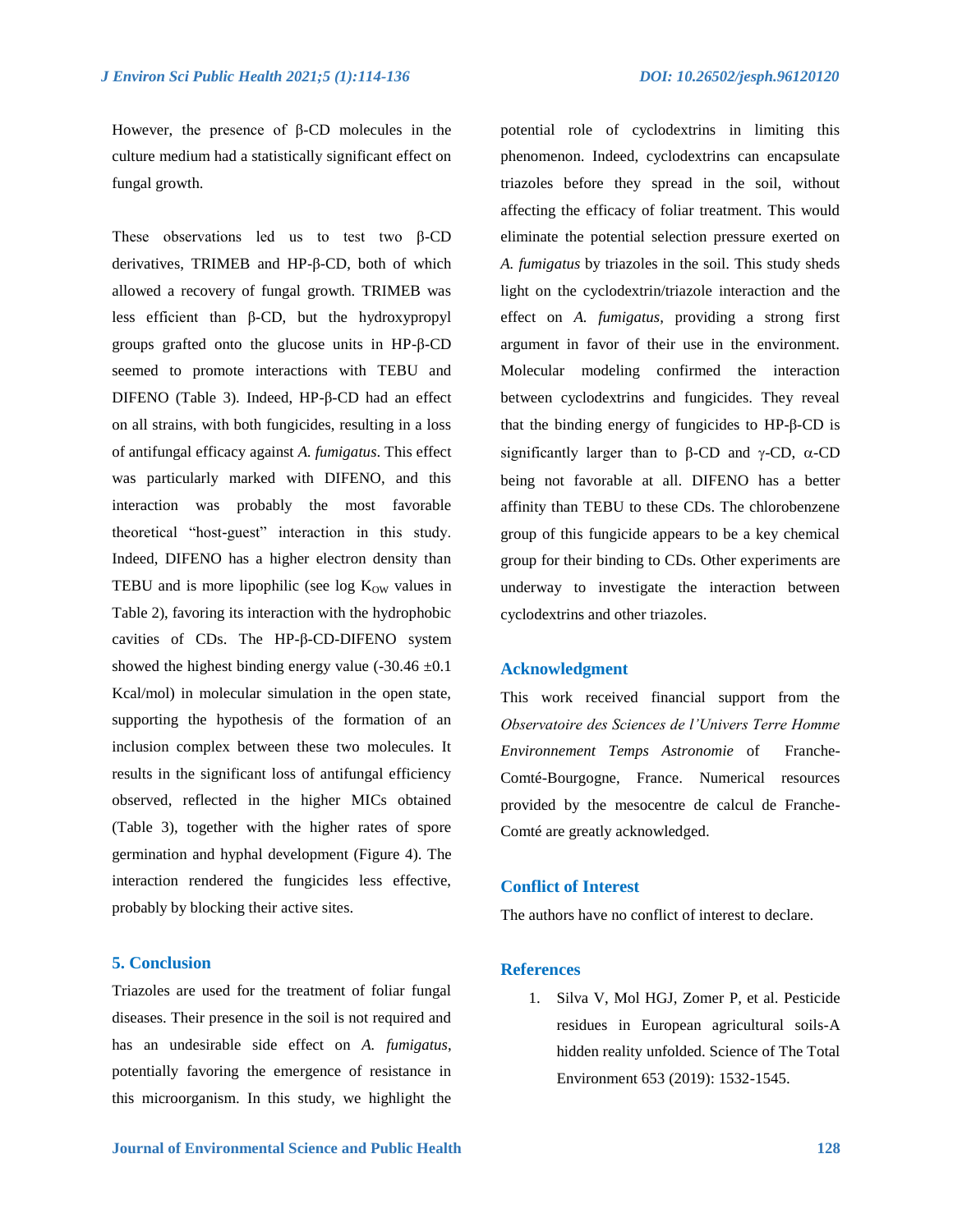- 2. Pang J, Mei M, Yuan D, et al. Development of on-line monolith-based in-tube solid phase microextraction for the sensitive determination of triazoles in environmental waters. Talanta 184 (2018): 411-417.
- 3. Chowdhary A, Sharma C, Kathuria S, et al. Prevalence and mechanism of triazole resistance in *Aspergillus fumigatus* in a referral chest hospital in Delhi, India and an update of the situation in Asia. Frontiers in Microbiology 6 (2015): 428.
- 4. Chen Y, Lu Z, Zhao J, et al. Epidemiology and molecular characterizations of azole resistance in clinical and environmental *Aspergillus fumigatus* isolates from China. Antimicrobial Agents and Chemotherapy 60 (2016): 5878-5884.
- 5. Maertens JA. History of the development of azole derivatives. Clinical Microbiology and Infection 10 (2004): 1-10.
- 6. Fisher MC, Hawkins NJ, Sanglard D, et al. Worldwide emergence of resistance to antifungal drugs challenges human health and food security Science 360 (2018): 739- 742.
- 7. Tesh SA, Tesh JM, Fegert I, et al. Innovative selection approach for a new antifungal agent mefentrifluconazole (Revysol®) and the impact upon its toxicity profile. Regulatory Toxicology and Pharmacology 106 (2019): 152-168.
- 8. El Azhari N, Dermou E, Barnard RL, et al. The dissipation and microbial ecotoxicity of tebuconazole and its transformation products in soil under standard laboratory and simulated winter conditions. The Science of the Total Environment 637 (2018): 892-906.
- 9. Šudoma M, Neuwirthová N, Hvězdová M, et al. Fate and bioavailability of four conazole fungicides in twelve different arable soils - Effects of soil and pesticide properties. Chemosphere 230 (2019): 347-359.
- 10. Snelders E, Camps SMT, Karawajczyk A, et al. Triazole fungicides can induce crossresistance to medical triazoles in *Aspergillus fumigatus*. PLoS ONE 7 (2012): e31801.
- 11. Lestrade PPA, Meis JF, Melchers WJG, et al. Triazole resistance in *Aspergillus fumigatus*: recent insights and challenges for patient management. Clinical Microbiology and Infection 25 (2019): 799-806.
- 12. Behnsen J, Hartmann A, Schmaler J, et al. The opportunistic human pathogenic fungus *Aspergillus fumigatus* evades the host complement system. Infection and immunity 76 (2008): 820-827.
- 13. Dagenais TRT, Keller NP. Pathogenesis of *Aspergillus fumigatus* in invasive Aspergillosis. Clinical Microbiology Reviews 22 (2009): 447-465.
- 14. Latgé JP, Chamilos G. *Aspergillus fumigatus* and Aspergillosis in 2019. Clinical Microbiology Reviews 33 (2019): e00140- 18.
- 15. Denning DW, Venkateswarlu K, Oakley KL, et al. Itraconazole resistance in *Aspergillus fumigatus*. Antimicrobial Agents and Chemotherapy 41 (1997): 1364-1368.
- 16. Snelders E, Huis In 't Veld RAG, Rijs AJMM, et al. Possible environmental origin of Resistance of *Aspergillus fumigatus* to medical triazoles. Applied and Environmental Microbiology 75 (2009): 4053-4057.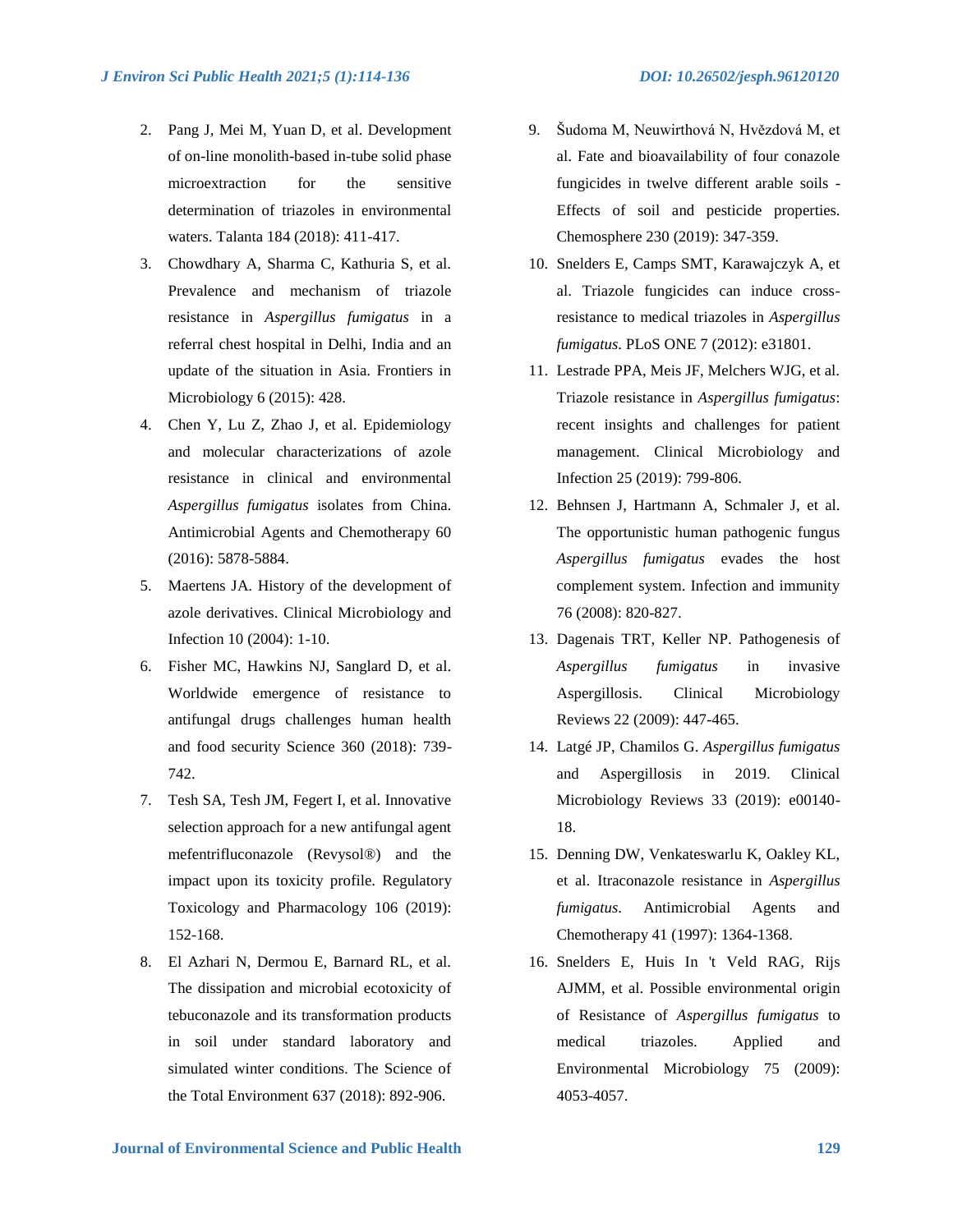- 17. Chowdhary A, Kathuria S, Xu J, et al. Emergence of azole-resistant *Aspergillus fumigatus* strains due to agricultural azole use creates an increasing threat to human health. PLoS Pathogens 9 (2013): e1003633.
- 18. Loeffert ST, Melloul E, Dananché C, et al. Monitoring of clinical strains and environmental fungal aerocontamination to prevent invasive aspergillosis infections in hospital during large deconstruction work: a protocol study. BMJ Open 7 (2017): e018109.
- 19. Jeanvoine A, Rocchi S, Bellanger AP, et al. Azole-resistant *Aspergillus fumigatus*: A global phenomenon originating in the environment?. Medecine Et Maladies Infectieuses 50 (2019): 389-395.
- 20. Gonçalves S, Oliveira C, Cunha C, et al. The Lung Microbiome, Metabolome, and Breath Volatolome in the Diagnosis of Pulmonary Disease. Microbiome and Metabolome in Diagnosis, Therapy, and other Strategic Applications, ch. 31 (2019): 297-305.
- 21. Vermeulen E, Lagrou K, Verweij PE. Azole resistance in *Aspergillus fumigatus*: a growing public health concern. Current Opinion in Infectious Diseases 26 (2013): 493-500.
- 22. Szejtli J. Cyclodextrin Technology. Springer Netherlands (1988).
- 23. Szejtli J. Introduction and general overview of cyclodextrin chemistry. Chemical Reviews 98 (1998): 1743-1754.
- 24. Del Valle EMM. Cyclodextrins and their uses: a review. Process Biochemistry 39 (2004): 1033-1046.
- 25. Morillo. Application of cyclodextrins in agrochemistry. In Cyclodextrins and Their Complexes, H. Dodziuk, Ed. Wiley-VCH Verlag GmbH and Co. KGaA (2006): 459- 467.
- 26. Bilensoy E. Cyclodextrins in Pharmaceutics, Cosmetics, and Biomedicine: Current and Future Industrial Applications. Wiley (2011).
- 27. Crini G. Review: A history of cyclodextrins. Chemical Reviews 114 (2014): 10940- 10975.
- 28. Euvrard É, Morin-Crini N, Druart C, et al. Cross-linked cyclodextrin-based material for treatment of metals and organic substances present in industrial discharge waters. Beilstein Journal of Organic Chemistry 12 (2016): 1826-1838.
- 29. Adeoye O, Figueiredo A, Marques HC, et al. Cyclodextrins and Skin Disorders: Therapeutic and Cosmetic Applications. Carrier-Mediated Dermal Delivery New York: Jenny Stanford Publishing, ch.13, Ed. Ascenso A, Ribeiro H and Simões S (2017).
- 30. Cova TFGG, Murtinho D, Pais AACC, et al. Cyclodextrin-based materials for removing micropollutants from wastewater. Current Organic Chemistry 22 (2018): 2150-2181.
- 31. Crini G, Fourmentin S, Fenyvesi É, et al. Cyclodextrins, from molecules to applications. Environmental Chemistry Letters 16 (2018): 1361-1375.
- 32. Sikder MdT, Rahman MdM, Jakariya Md, et al. Remediation of water pollution with native cyclodextrins and modified cyclodextrins: A comparative overview and perspectives. Chemical Engineering Journal 355 (2018): 920-941.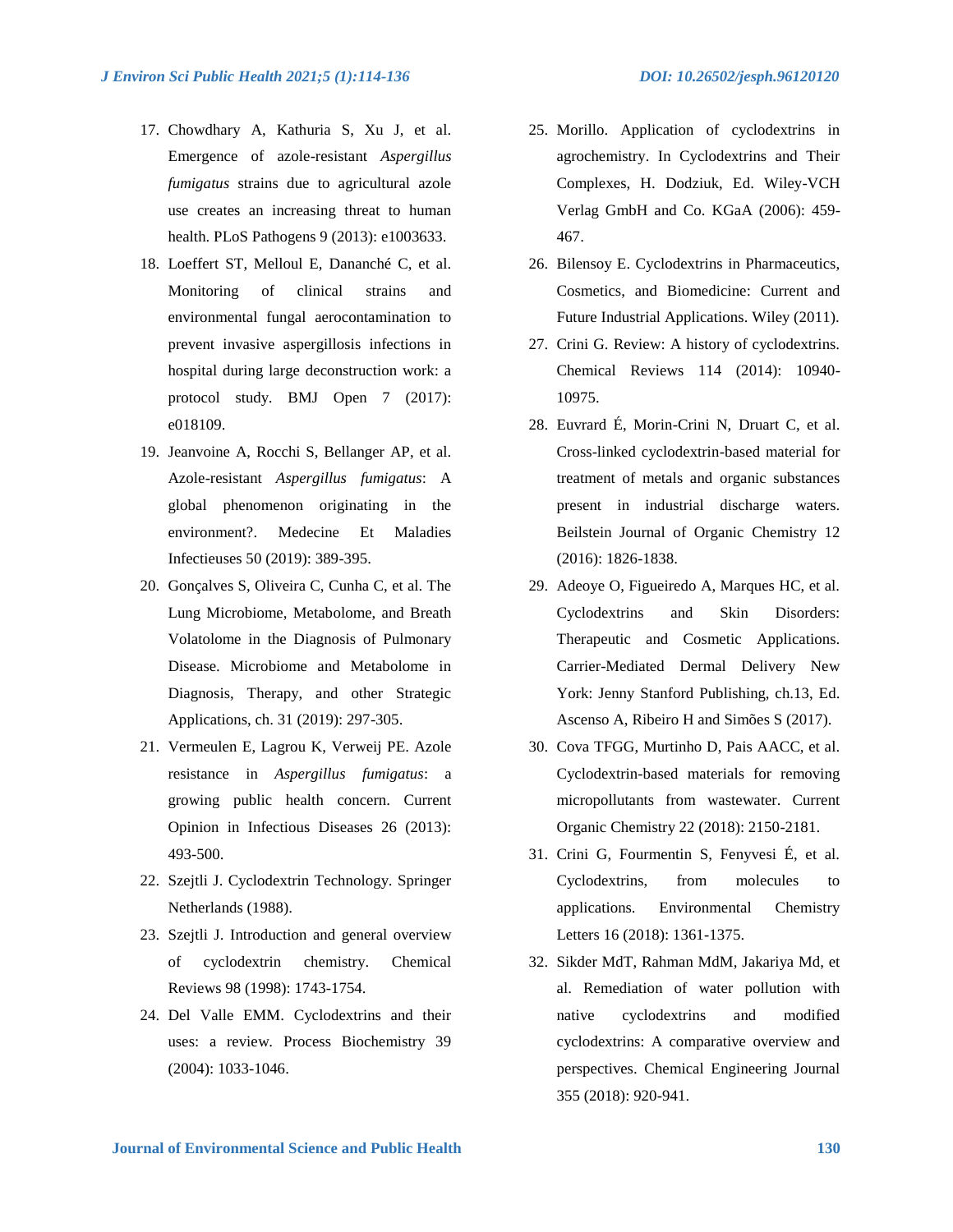- 33. Yao X, Huang P, Nie Z. Cyclodextrin-based polymer materials: From controlled synthesis to applications. Progress in Polymer Science 93 (2019): 1-35.
- 34. Fenyvesi É, Barkács K, Gruiz K, et al. Removal of hazardous micropollutants from treated wastewater using cyclodextrin bead polymer – A pilot demonstration case. Journal of Hazardous Materials 383 (2020): 121181.
- 35. Crini G, Exposito Saintemarie A, Rocchi S, et al. Simultaneous removal of five triazole fungicides from synthetic solutions on activated carbons and cyclodextrin-based adsorbents. Heliyon 3 (2017): e00380.
- 36. Rocchi S, Morin-Crini N, Léchenaut-Bergerot C, et al. Effet de l'interaction cyclodextrine-difénoconazole sur la croissance d'une moisissure responsable d'infections fongiques graves. Environnement, Risques and Santé 18 (2019): 411-417.
- 37. Raffaini G, Ganazzoli F. A molecular modeling study of complex formation and self-aggregation behavior of a porphyrin-βcyclodextrin conjugate. Journal of Inclusion Phenomena Macrocyclic Chemistry 76 (2013): 213-221.
- 38. Brocos P, Díaz-Vergara N, Banquy X, et al. Similarities and differences between cyclodextrin-sodium dodecyl sulfate hostguest complexes of different stoichiometries: Molecular dynamics simulations at several temperatures. The Journal of Physical Chemistry B 114 (2010): 12455-12467.
- 39. Zhang H, Ge C, Van Der Spoel D, et al. Insight into the structural deformations of

beta-cyclodextrin caused by alcohol cosolvents and guest molecules. The Journal of Physical Chemistry B 116 (2012): 3880- 3889.

- 40. Raffaini G, Ganazzoli F. A molecular dynamics study of the inclusion complexes of C60 with some cyclodextrins. The Journal of Physical Chemistry B 114 (2010): 7133- 7139.
- 41. Gaburjakova J, Gaburjakova M. Coupled gating modifies the regulation of cardiac ryanodine receptors by luminal Ca2+. Biochimica et Biophysica Acta Biomembranes 1838 (2014): 867-873.
- 42. Mellado E, Diaz-Guerra TM, Cuenca-Estrella M, et al. Identification of two different 14-α sterol demethylase-related genes (cyp51A and cyp51B) in *Aspergillus fumigatus* and other Aspergillus species. Journal of Clinical Microbiology 39 (2001): 2431-2438.
- 43. Alanio A, Sitterlé E, Liance M, et al. 'Low prevalence of resistance to azoles in *Aspergillus fumigatus* in a French cohort of patients treated for haematological malignancies. The Journal of Antimicrobial Chemotherapy 66 (2011): 371-374.
- 44. Arendrup, MC, Meletiadis J, Mouton JW, et al. EUCAST definitive document E.Def 9.3.2: Method for the determination of broth dilution minimum inhibitory concentrations of antifungal agents for conidia-forming moulds. (2020).
- 45. Arendrup MC, Cuenca-Estrella M, Lass-Flörl C, et al. Breakpoints for antifungal agents: An update from EUCAST focussing on echinocandins against *Candida spp.* and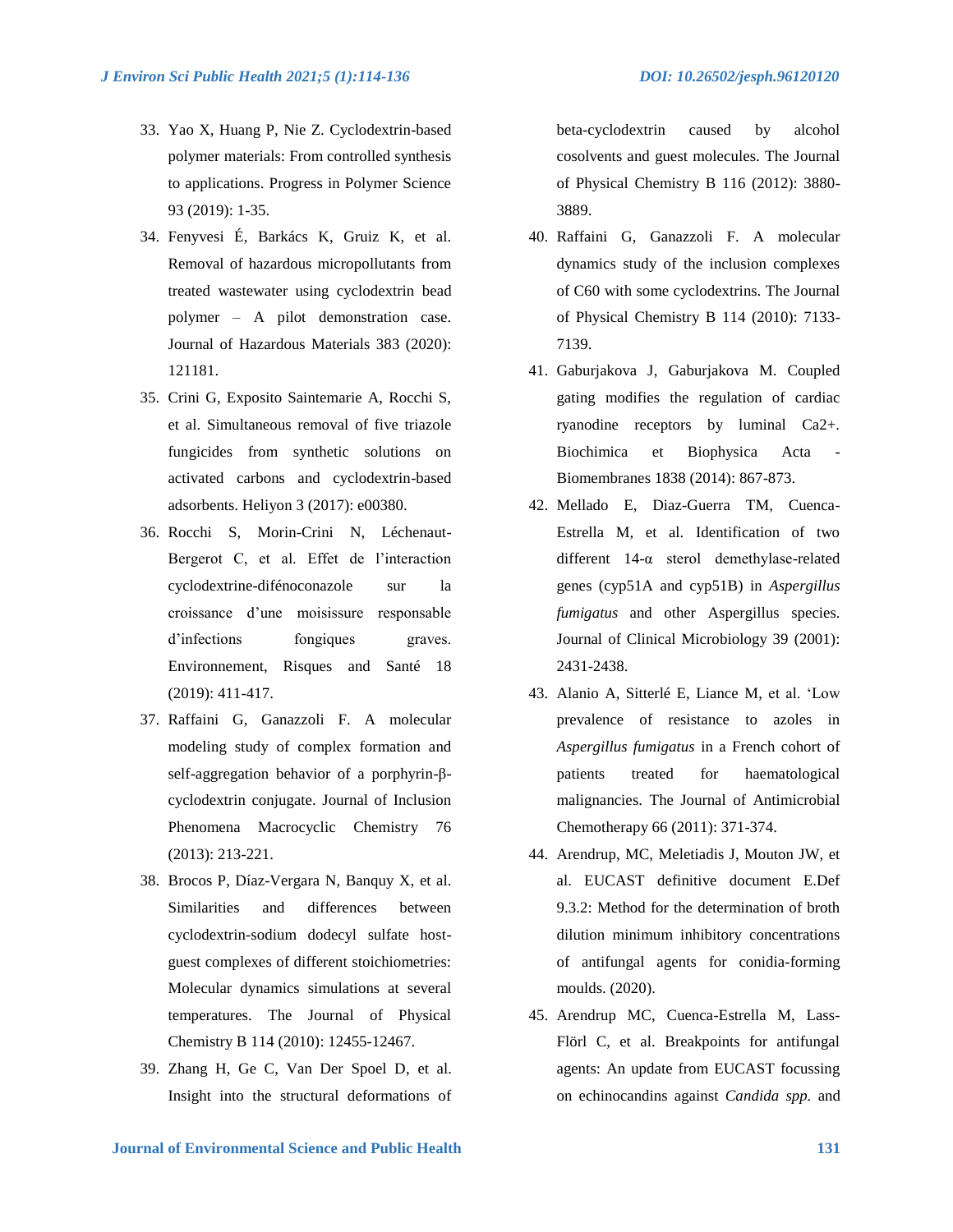triazoles against *Aspergillus spp.* Drug Resistance Updates 16 (2013): 81-95.

- 46. Bates D, Mächler M, Bolker B, et al. Fitting linear mixed-effects models using lme4. Journal of Statistical Software 67 (2015): 1- 48.
- 47. Pinheiro J, Bates D, DebRoy S, et al. nlme: Linear and nonlinear mixed effects models (2019).
- 48. Bartoń K. MuMIn: Multi-Model Inference (2020).
- 49. Lüdecke D. ggeffects: Tidy data frames of marginal effects from regression models. Journal of Open Source Software 3 (2018): 772.
- 50. Rejzek M, Stevenson CE, Southard AM, et al. Chemical genetics and cereal starch metabolism: structural basis of the noncovalent and covalent inhibition of barley βamylase. Molecular BioSystems 7 (2011): 718-730.
- 51. Homburg C, Bommer M, Wuttge S, et al. Inducer exclusion in Firmicutes: insights into the regulation of a carbohydrate ATP binding cassette transporter from Lactobacillus casei BL23 by the signal transducing protein P‐ Ser46‐HPr. Molecular Microbiology 105 (2017): 25-45.
- 52. Tyndall JDA, Sabherwal M, Sagatova AA, et al. Structural and functional elucidation of yeast lanosterol 14α-demethylase in complex with agrochemical antifungals. Plose One 11 (2016): 1-18.
- 53. Frisch MJ, Nielsen AB. M. J. Gaussian 09 Programmer ' s Reference.
- 54. Bayly CI, Cieplak P, Cornell WD, et al. A well-behaved electrostatic potential based

method using charge restraints for deriving atomic charges: The RESP model. The Journal of Physical Chemistry 97 (1993): 10269-10280.

- 55. Wang J, Wang W, Kollman PA, et al. Automatic atom type and bond type perception in molecular mechanical calculations. Journal of Molecular Graphics and Modelling 25 (2006): 247-260.
- 56. Wang J, Wolf RM, Caldwell JW, et al. Development and testing of a general Amber force field. Journal of Computational Chemistry 25 (2004): 1157-1174.
- 57. Kutzner C, Páll S, Fechner M, et al. Best bang for your buck: GPU nodes for GROMACS biomolecular simulations. Journal of Computational Chemistry 36 (2015): 1990-2008.
- 58. Humphrey W, Dalke A, Schulten K. VMD: Visual molecular dynamics. Journal of Molecular Graphics 14 (1996) 33-38.
- 59. Pettersen EF, Goddard TD, Huang CC, et al. UCSF Chimera - A visualization system for exploratory research and analysis. Journal of Computational Chemistry 25 (2004): 1605- 1612.
- 60. Kumari R, Kumar R, Lynn A. G-mmpbsa -A GROMACS tool for high-throughput MM-PBSA calculations. Journal of Chemical Information and Modeling 54 (2014): 1951- 1962.
- 61. Baker NA, Sept D, Joseph S, et al. Electrostatics of nanosystems: Application to microtubules and the ribosome. Proceedings of the National Academy of Sciences 98 (2001): 10037-10041.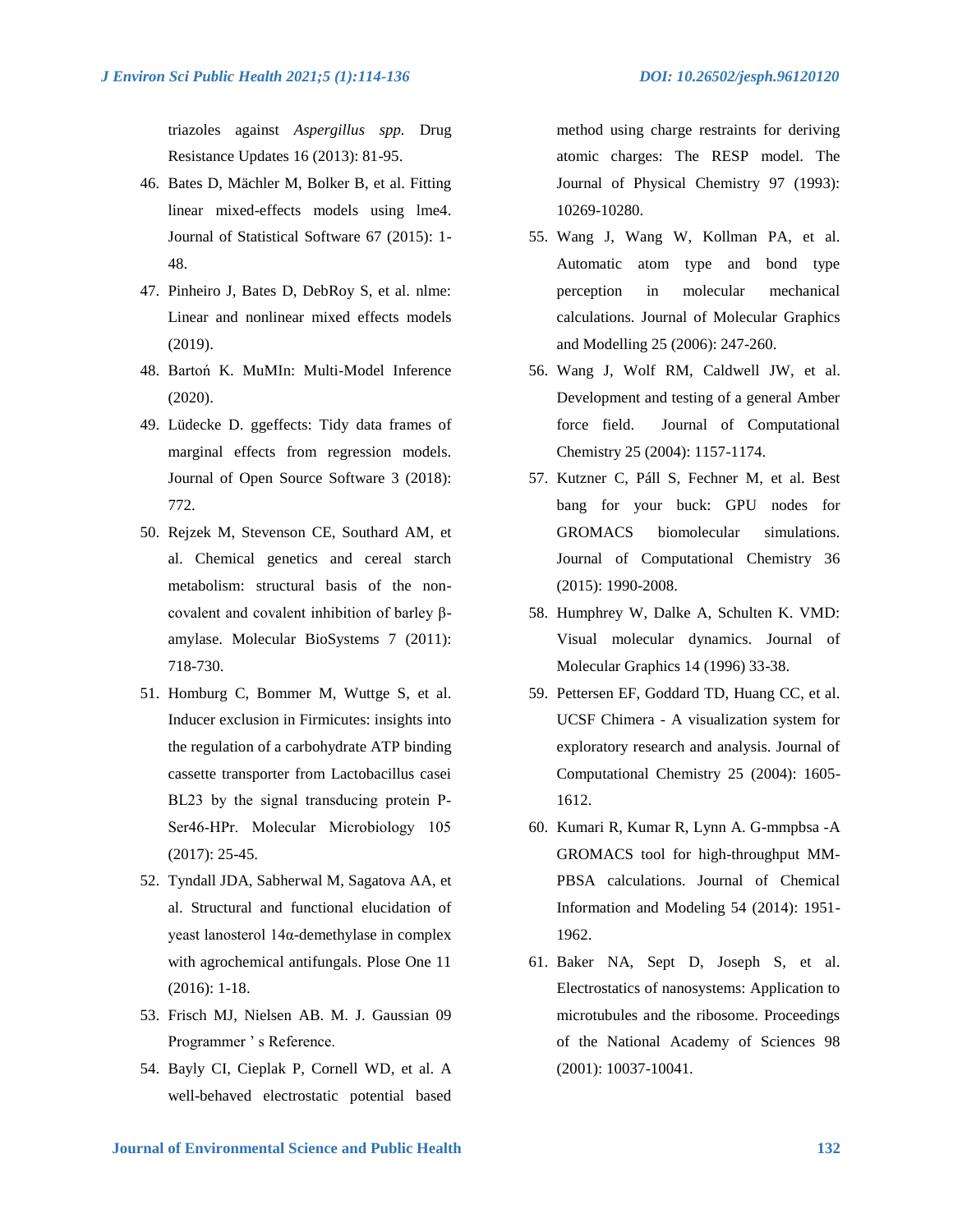- 62. Nardello-Rataj V, Leclercq L. Encapsulation of biocides by cyclodextrins: toward synergistic effects against pathogens. Beilstein Journal of Organic Chemistry 10 (2014): 2603-2622.
- 63. Pospı́šil L, Sokolová R, Hromadová M, et al. Inclusion complex of fungicide vinclozoline and β-cyclodextrin: The influence of host– guest interaction on the reduction mechanism. Journal of Electroanalytical Chemistry 517 (2001): 28-36.
- 64. Lezcano M, Al-Soufi W, Novo M, et al. Complexation of several benzimidazole-type fungicides with α- and β-cyclodextrins, Journal of Agricultural and Food Chemistry 50 (2002): 108-112.
- 65. Zhu XL, Wang HB, Q Chen, et al. Preparation and characterization of inclusion complex of iprodione and β-cyclodextrin to improve fungicidal activity. Journal of Agricultural and Food Chemistry 55 (2007): 3535-3539.
- 66. Ge X, Huang Z, Tian S, et al. Complexation of carbendazim with hydroxypropyl-βcyclodextrin to improve solubility and

fungicidal activity. Carbohydrate Polymers 89 (2012): 208-212.

- 67. Fernandes C, Encarnação I, Gaspar A, et al. Influence of hydroxypropyl-β-cyclodextrin on the photostability of fungicide pyrimethanil. International Journal of Photoenergy 2014 (2014): 8.
- 68. Gao S, Liu Y, Jiang J, et al. Physicochemical properties and fungicidal activity of inclusion complexes of fungicide chlorothalonil with β-cyclodextrin and hydroxypropyl-β-cyclodextrin. Journal of Molecular Liquids 293 (2019): 111513.
- 69. Stepniak A, Belica-Pacha S, Rozalska S, et al. Study on a host–guest interaction of βcyclodextrin with tebuconazole in water. Journal of Molecular Liquids 211 (2015): 288-293.
- 70. Balmas V, Delogu G, Sposito S, et al. Use of a complexation of tebuconazole with betacyclodextrin for controlling foot and crown rot of durum wheat incited by Fusarium culmorum. Journal of Agricultural and Food Chemistry 54 (2006): 480-484.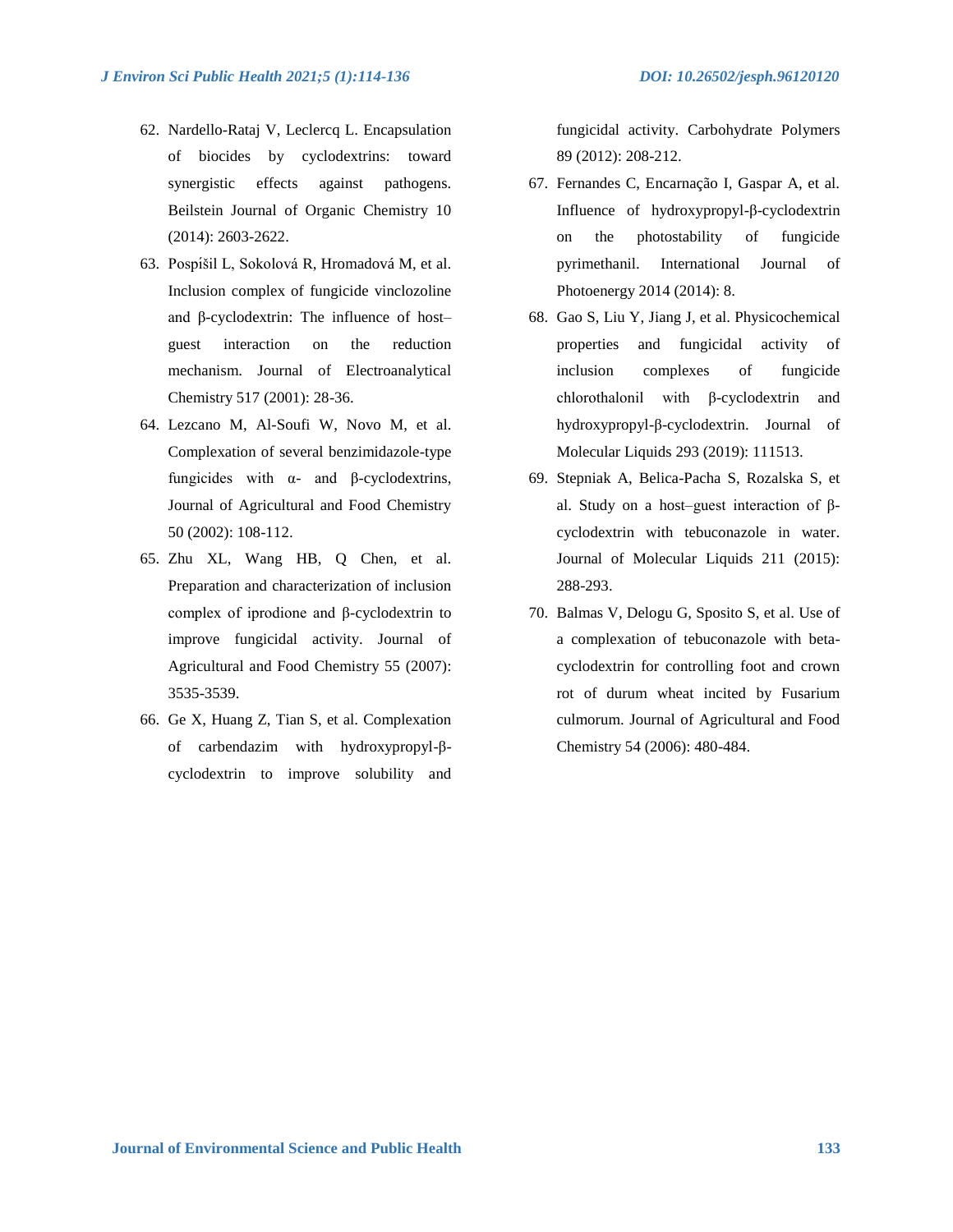## **Supplementary Materials**

| <b>Effects</b> | <b>Characteristics</b>     | <b>Estimates</b>         | $95\%$ CI <sup>1</sup>       | $p$ -value               |
|----------------|----------------------------|--------------------------|------------------------------|--------------------------|
| Fixed          |                            |                          |                              |                          |
|                | Fungicides:                |                          |                              |                          |
|                | Difenoconazole (reference) | $\overline{\phantom{a}}$ | $\overline{\phantom{a}}$     | $\overline{\phantom{a}}$ |
|                | Tebuconazole               | 0.84                     | 0.75, 0.94                   | < 0.001                  |
|                | Media <sup>2</sup> :       |                          |                              |                          |
|                | RMPI (reference)           | $\overline{\phantom{a}}$ | $\overline{\phantom{a}}$     | $\overline{\phantom{a}}$ |
|                | <b>MALTO</b>               | 0.03                     | $-0.15, 0.20$                | 0.8                      |
|                | $\alpha$ -CD               | 0.10                     | $-0.07, 0.27$                | 0.3                      |
|                | $\beta$ -CD                | 0.85                     | 0.68, 1.0                    | < 0.001                  |
|                | $\gamma$ -CD               | 0.38                     | 0.20, 0.55                   | < 0.001                  |
|                | $HP$ - $\beta$ -CD         | 1.3                      | 1.1, 1.4                     | < 0.001                  |
|                | <b>TRIMEB</b>              | 0.63                     | 0.45, 0.80                   | < 0.001                  |
| Random         |                            |                          |                              |                          |
|                | <b>Strains</b>             | 0.40                     | $\overline{\phantom{a}}$     | $\overline{\phantom{a}}$ |
|                | Residuals                  | 0.396                    | $\qquad \qquad \blacksquare$ | $\overline{\phantom{a}}$ |

 ${}^{1}CI =$  Confidence interval

<sup>2</sup>RPMI (reference medium used), supplemented with α-cyclodextrin (α-CD), β-cyclodextrin (β-CD), γcyclodextrin (γ-CD), hydroxypropyl-β-cyclodextrin (HP-β-CD) or heptakis-(2,3,6-tri-O-methyl)-βcyclodextrin (TRIMEB).

**Table S-1:** Outputs of the linear mixed-effects model using strains, media and fungicides to explain observed minimal inhibitory concentrations. In the model, RMPI medium and difenoconazole were used as references.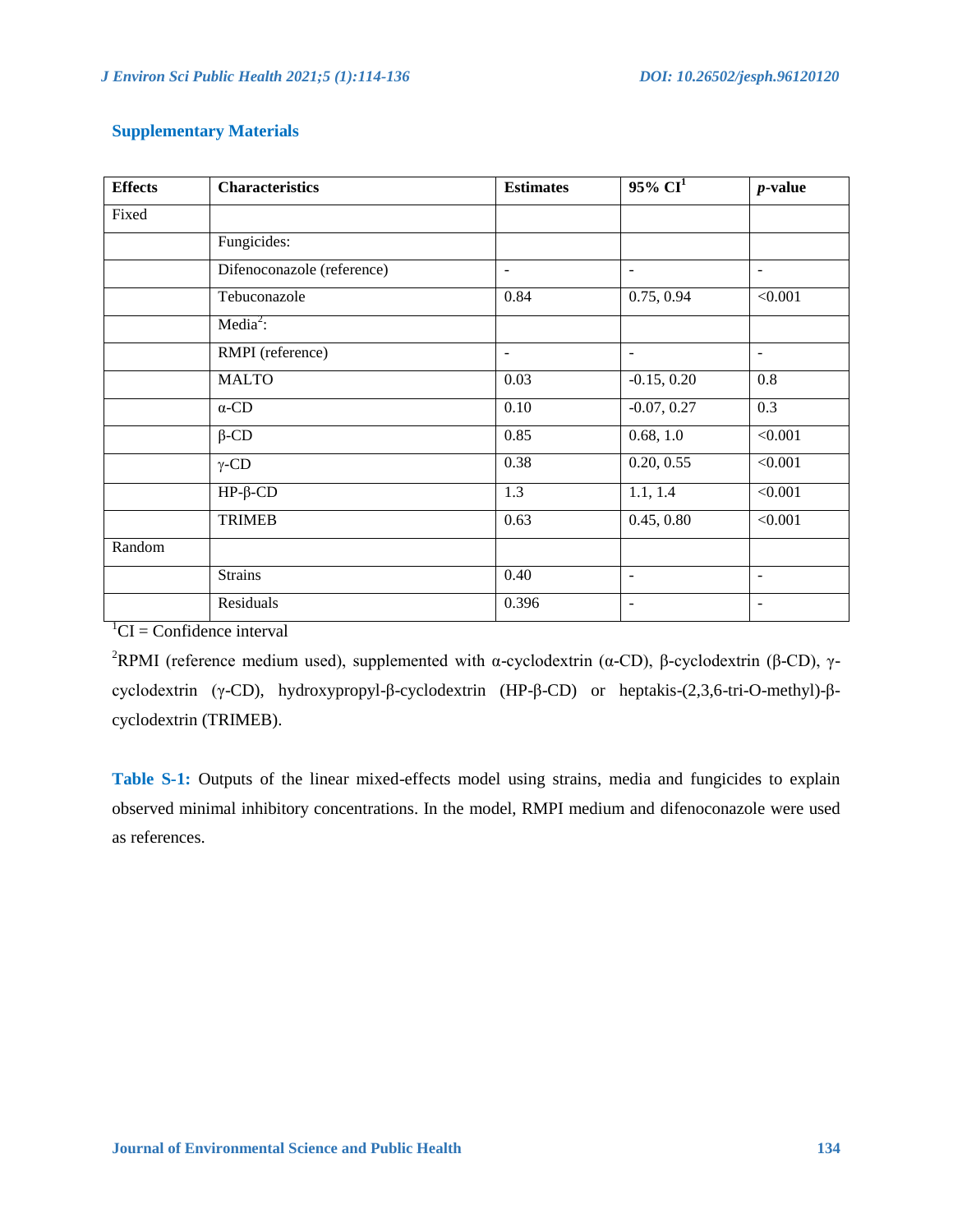| System*            | Cyclodextrin | Ligand                   | Side of cubic box $(\AA)$ | Water |
|--------------------|--------------|--------------------------|---------------------------|-------|
| $\alpha$ CD        | $\alpha$     | $\overline{\phantom{a}}$ | 13.31                     | 75776 |
| $\beta$ CD         | $\beta$      | $\overline{\phantom{a}}$ | 13.51                     | 78159 |
| $\gamma$ CD        | γ            | $\overline{\phantom{a}}$ | 13.68                     | 80987 |
| $HP\beta CD$       | β            | $\overline{\phantom{a}}$ | 13.90                     | 84595 |
| $\alpha$ CD-DIFENO | $\alpha$     | <b>DIFENO</b>            | 13.31                     | 75249 |
| $\beta$ CD-DIFENO  | $\beta$      | <b>DIFENO</b>            | 13.51                     | 78141 |
| γCD-DIFENO         | γ            | <b>DIFENO</b>            | 13.68                     | 80970 |
| $\alpha$ CD-TEBU   | $\alpha$     | <b>TEBU</b>              | 13.31                     | 75259 |
| $\beta$ CD-TEBU    | $\beta$      | <b>TEBU</b>              | 13.51                     | 78141 |
| $\gamma$ CD-TEBU   | $\gamma$     | <b>TEBU</b>              | 13.68                     | 80969 |
| HPβCD-DIFENO       | $\beta$      | <b>DIFENO</b>            | 13.90                     | 84579 |

**Table S-2:** Box size and molecular content of each studied system.

\* α-cyclodextrin (α-CD), β-cyclodextrin (β-CD), γ-cyclodextrin (γ-CD), hydroxypropyl-β-cyclodextrin (HP-β-CD), difenoconazole (DIFENO), tebuconazole (TEBU). For all systems, the following equilibration protocol was applied. All simulations were performed using the Gromacs 5.1.2 MD package [1] with the AMBER14sb force field [2]. All systems were immersed into a cubic periodic box of approximately 14 nanometer (nm) side filled of TIP3P water molecules [3]. The cut-off distance for nonbonded interactions was set to 1.2 nm. All systems were first relaxed by steepest descent method at 5000 step with an energy convergence criterion of 10 kJ/mol. . They were then heated from 0 K to 310 K for 100 picoseconds (ps) and equilibrated at 1 atmosphere (atm) with a relaxation time of 2 ps for 150 ps at the NPT ensemble. Pressure of 1 atm was maintained by the isotropic Parrinello-Rhaman barostat [4] using Langevin dynamics. Velocity rescale thermostat [5] was used at the temperature of 310 K. All bonds were constrained using the LINCS algorithm [6].

#### **References**

- 1. Jorgensen WL, Chandrasekhar J, Madura JD, et al. Comparison of simple potential functions for simulating liquid water. Journal of Chemical Physics 79 (1983): 926-935.
- 2. Maier JA, Martinez C, Kasavajhala K, et al. Journal of Chemical Theory and Computation 11 (2015): 3696-3713.
- 3. Essmann U, Perera L, Berkowitz ML, et al. A smooth particle mesh Ewald method. The